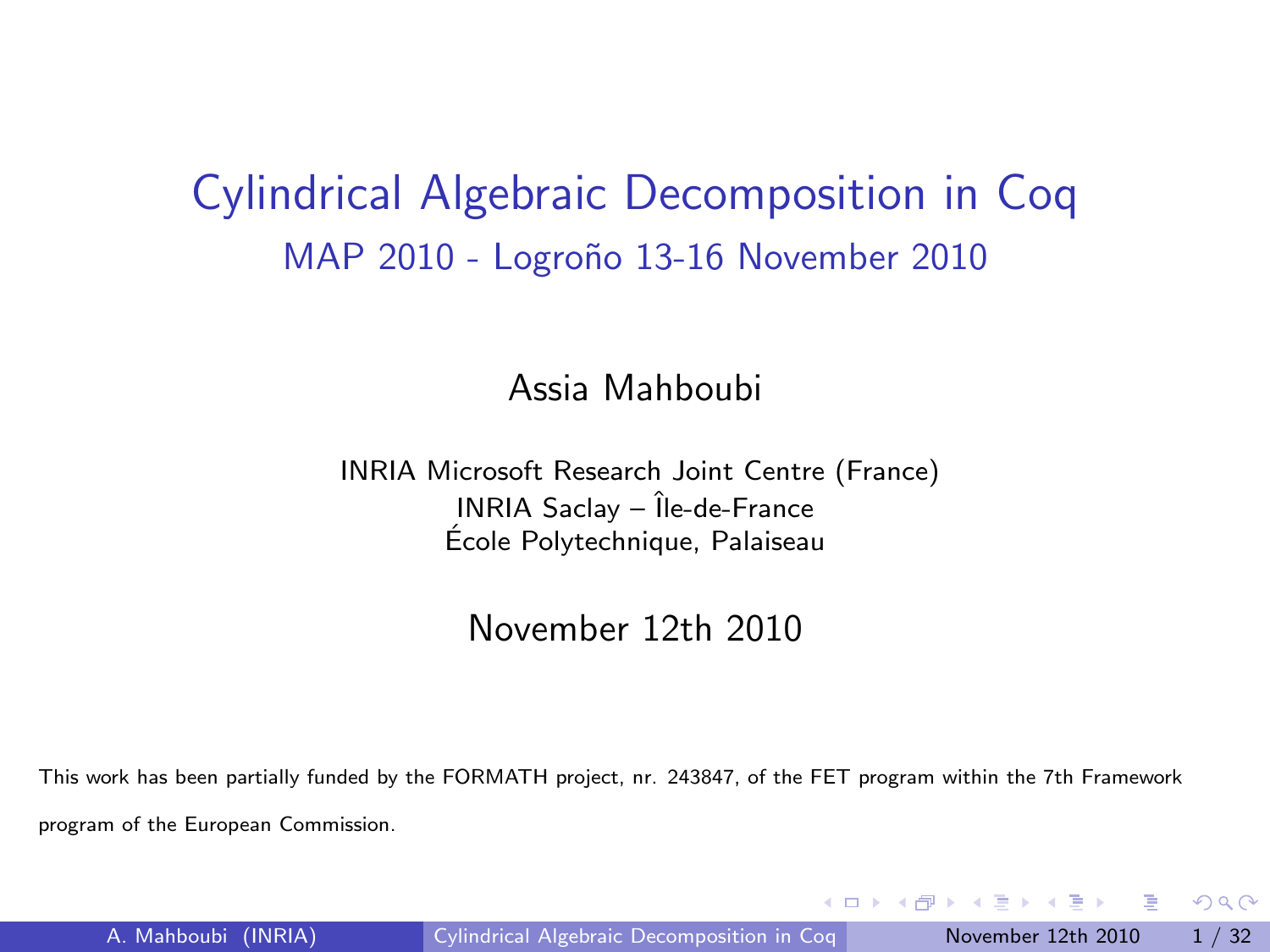#### **Motivations**

#### An example from J. Avigad (Types Summer School 2005)

Heuristic procedures for the reals

Remember the example: verify

$$
(1 + \frac{\varepsilon}{3(C^* + 3)}) \cdot real(n) < Kx
$$

using the following hypotheses:

$$
real(n) \le (K/2)x
$$

$$
0 < C^*
$$

$$
0 < \varepsilon < 1
$$

Idea: work backwards, applying obvious monotonicity rules.

(\* Finished trans[ac](#page-0-0)[ti](#page-2-0)[o](#page-0-0)[n](#page-0-0) [i](#page-2-0)n [16](#page-32-0)[3.](#page-0-0) [s](#page-32-0)[e](#page-0-0)[cs](#page-32-0)  $\lambda$ ) A. Mahboubi (INRIA) [Cylindrical Algebraic Decomposition in Coq](#page-0-0) November 12th 2010 2 / 32

<span id="page-1-0"></span>– p. 44/50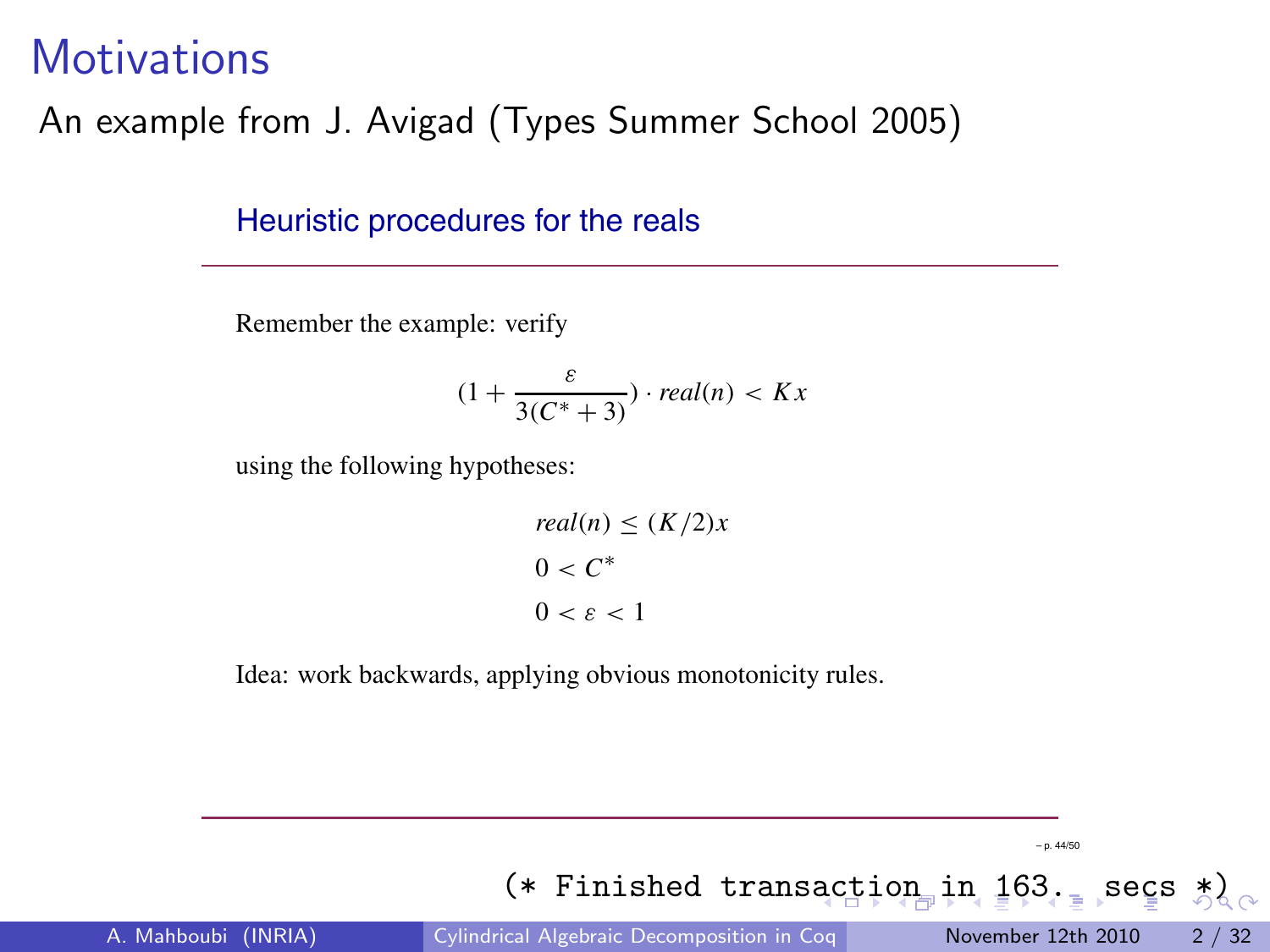### Reflexion, large scale, again

• Starting from a goal to be proved on an object t: T:

```
(P t): Prop
```
- $\bullet$  Implement a Coq decision procedure  $f : T \rightarrow bool$
- **Prove a correctness lemma:** Lemma  $f_{\text{correct}}$ : forall  $x : T$ ,  $(f x) = true \rightarrow (P x)$ • Apply the correctness lemma to the goal:

$$
\verb"apply (f_correct t). \\
$$

• This reduces the goal to proving that:

 $(f +) = \text{true}$ 

• The goal will be proved if the execution of the program f on the value t actually produces the value true

<span id="page-2-0"></span> $\Omega$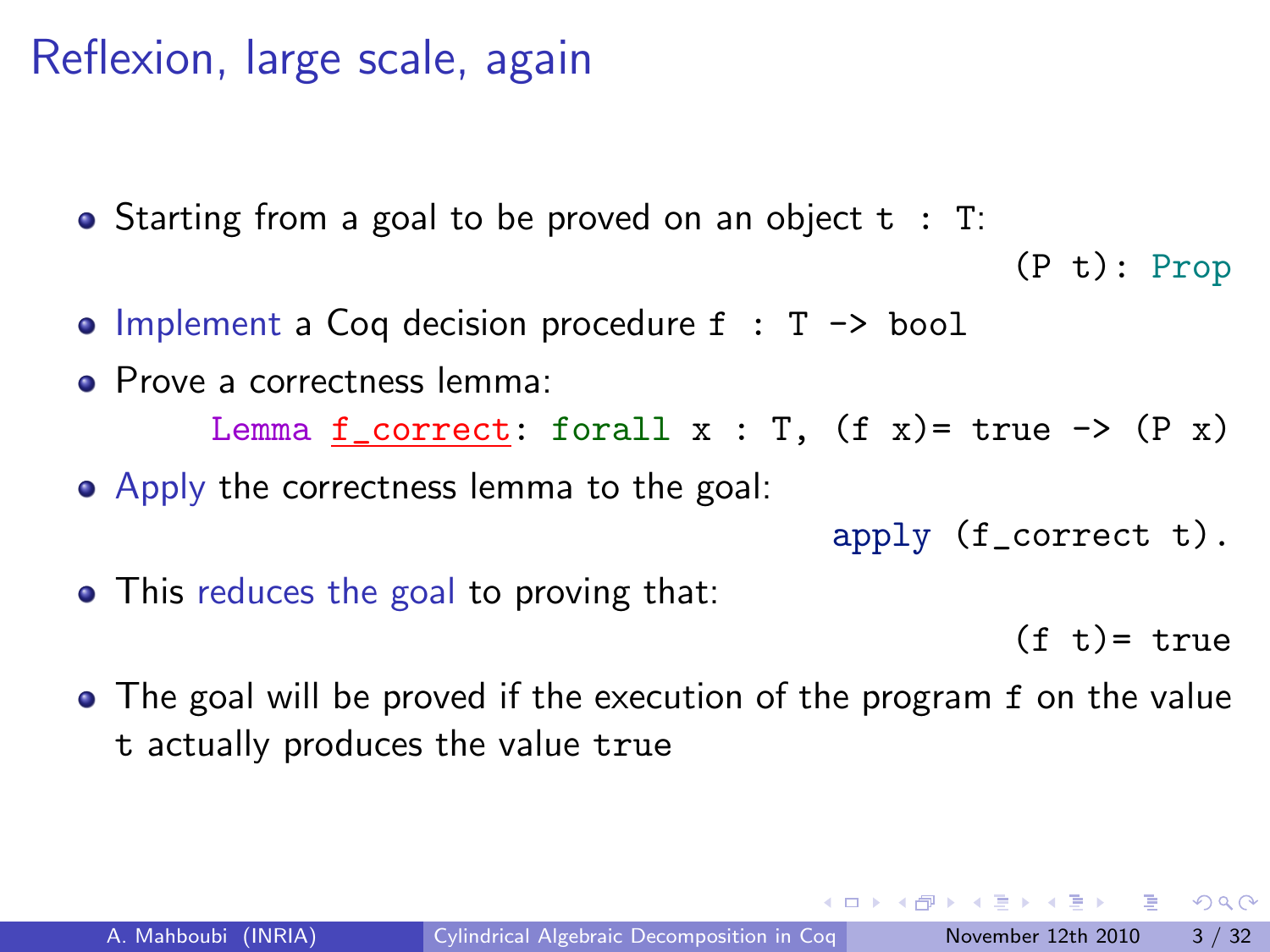- So far we have seen an elementary yet intractable decision algorithm;
- One of our motivation is to enhance the automation of the formalization process;
- We cannot hope anything reasonable from an algorithm with a complexity which is a tower of exponential;
- Collin's cylindrical algebraic decomposition is the best known and implemented algorithm:
	- $\triangleright$  QEPCAD
	- $\blacktriangleright$  Redlog
	- $\blacktriangleright$  Axiom
	- $\blacktriangleright$  Mathematica
	- $\blacktriangleright$  (Coq)

 $QQ$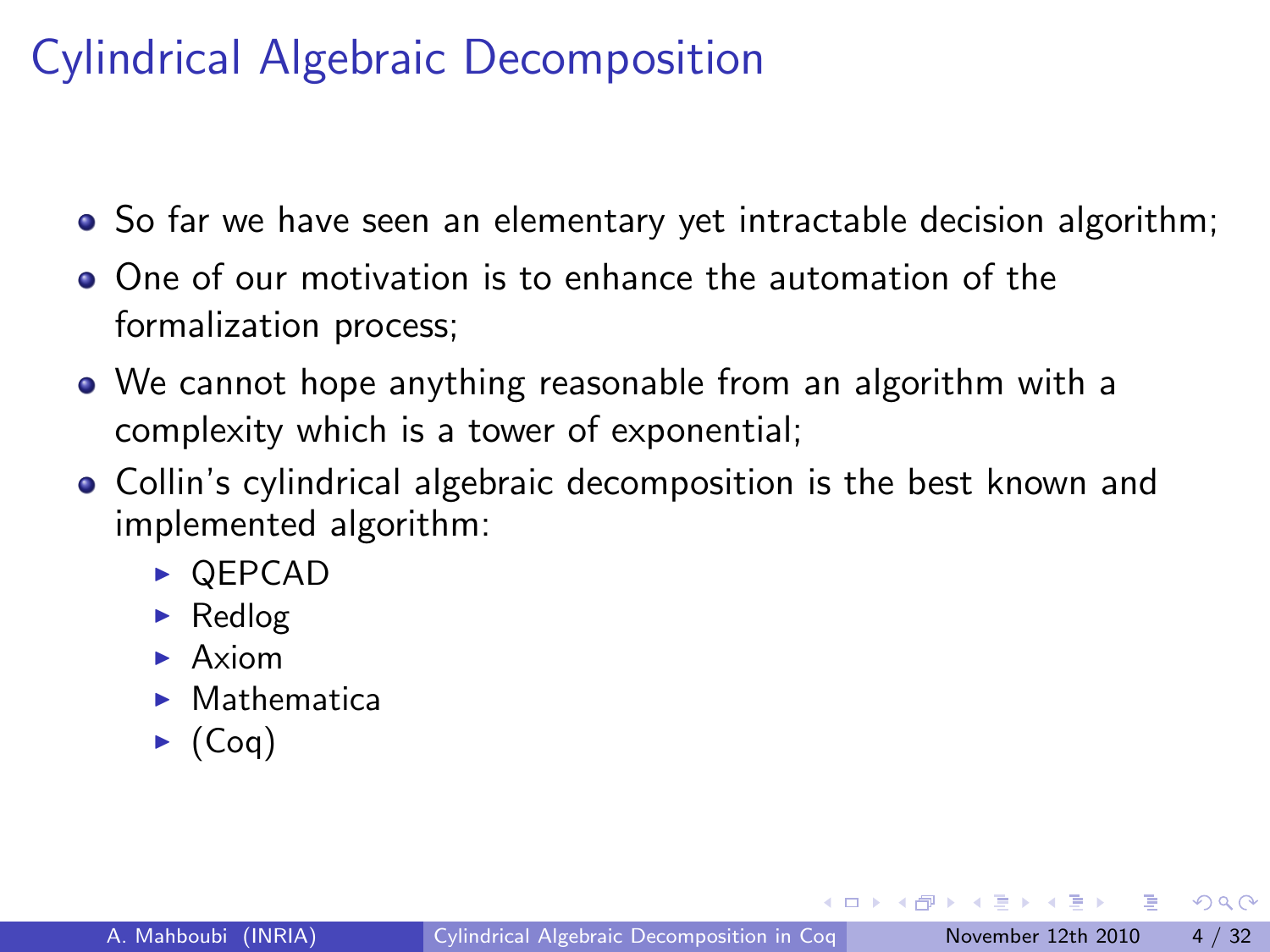# Work plan

- Implementation of a cylindrical algebraic decomposition algorithm in the Coq system;
- Formal proof of correctness of the algorithm.

Remarks:

- Both the program and the correctness proof are challenging
- This provides a complete formally guaranteed program
- Yet efficient decision might benefit from other approaches

 $QQ$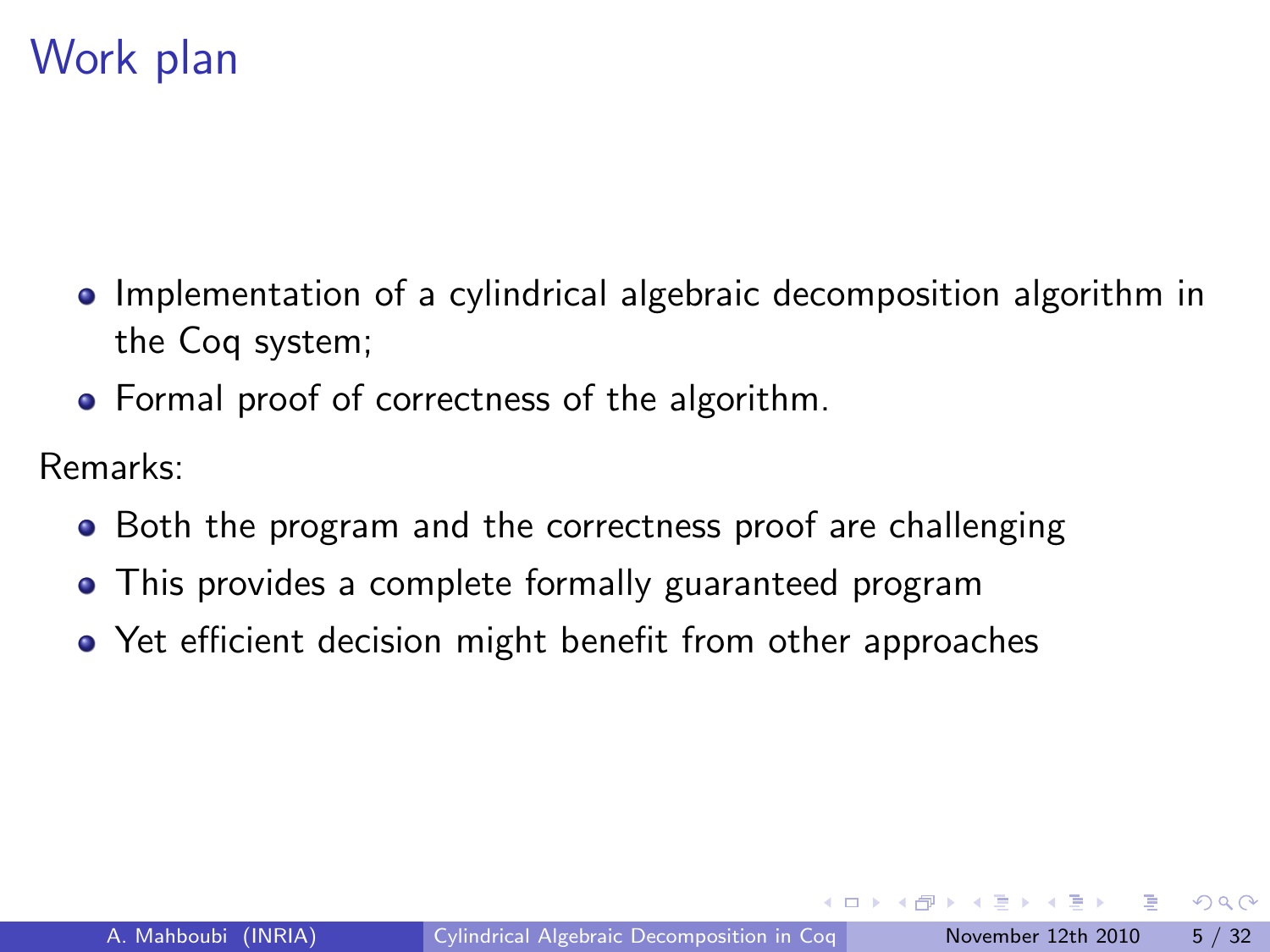A cylindrical algebraic decomposition (CAD) of  $R^n$  is a sequence  $S_1, \ldots, S_n$  such that:

- $\forall i, \mathcal{S}$  is a partition of  $R^i$  (of level  $i)$ ;
- Each cell of level 1 is a point or an interval;
- For each cell S of level i,  $S \times R$  is the disjoint union of cells of level  $i + 1$
- For each cell S of level i, there exists  $\xi_1, \ldots, \xi_n$  algebraic functions such that a cell of level  $i + 1$  above S is:
	- $\triangleright$  either the graph of a semi-algebraic function
	- $\triangleright$  or a band between the graph of two algebraic functions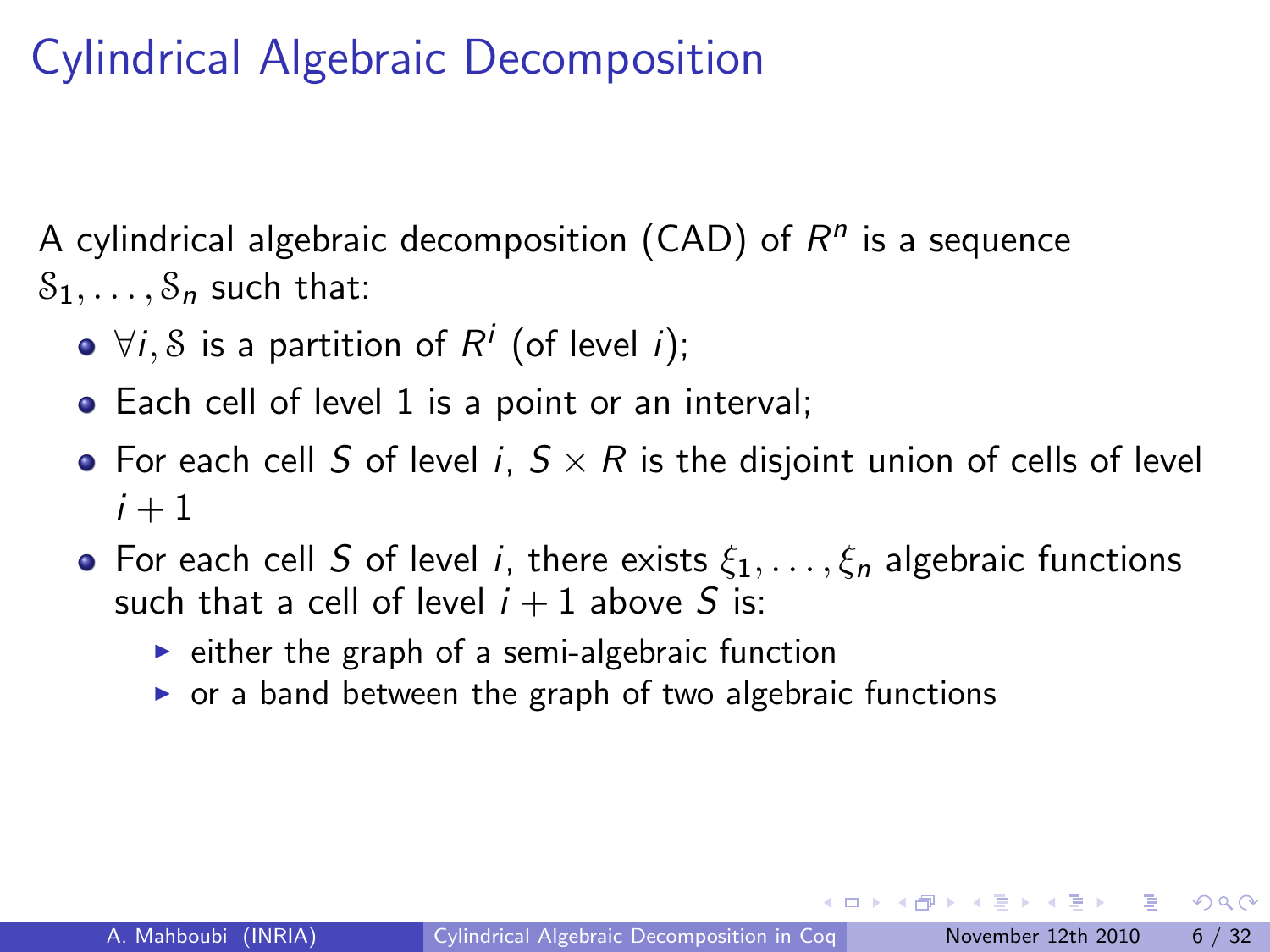Let  $\mathcal{P} \subset \mathbb{Q}[X_1,\ldots,X_n]$  a finite family of polynomials, and R a real closed field:

- $\bullet$  A finite partition of R is adapted to P if on each cell, each  $P \in \mathcal{P}$  has a constant sign.
- There exists a CAD  $S_1, \ldots, S_n$  such that  $S_n$  is adapted to  $\mathcal{P}$ .
- Moreover we can compute a sample of points for  $S_n$ .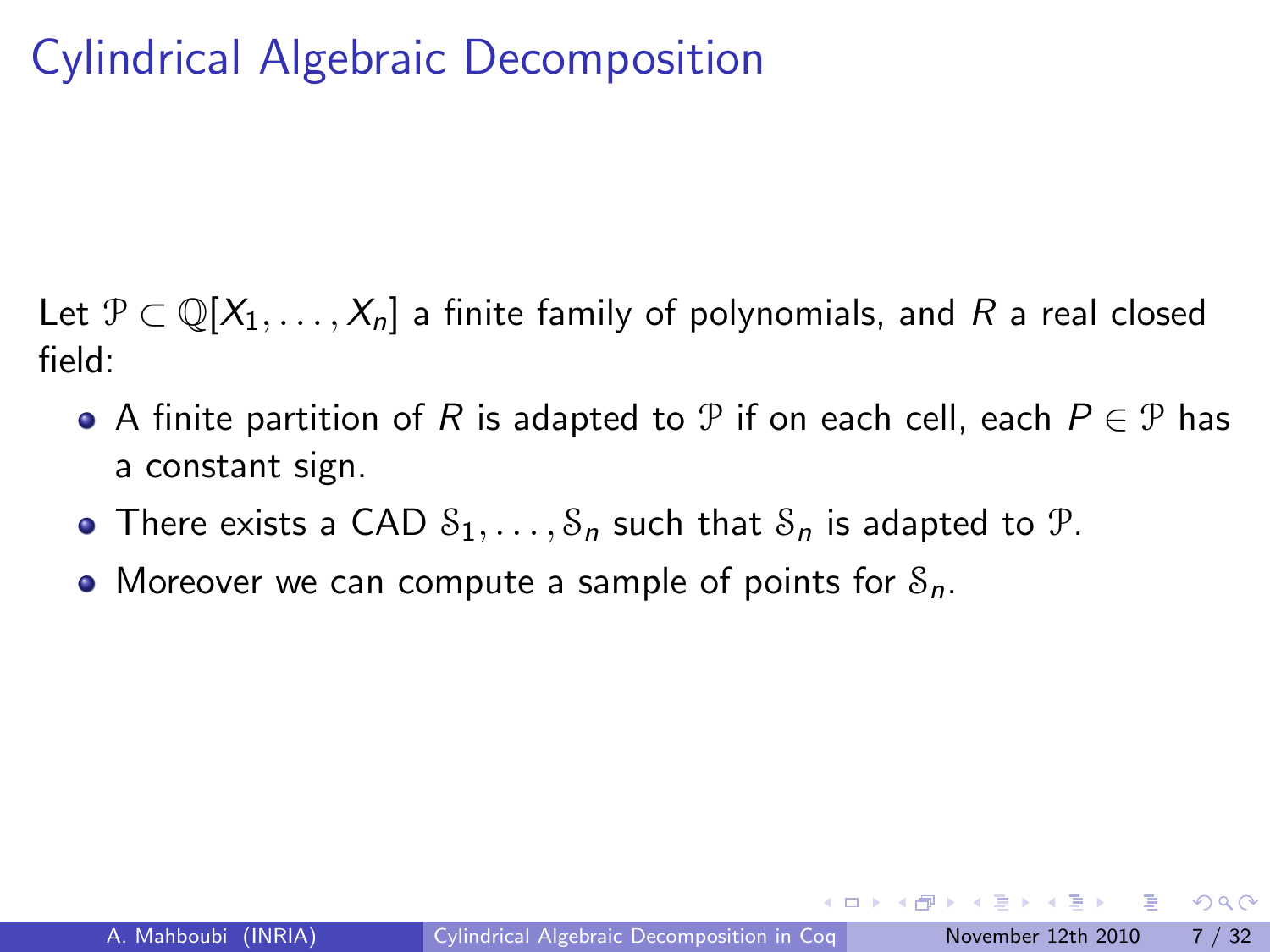$$
\mathbb{R}[X_1,\ldots,X_n] \qquad \mathbb{R}[X_1,\ldots,X_{n-1}]
$$

$$
\mathcal{P} = P_1, \ldots, P_s \xrightarrow{\text{projection}} \mathcal{Q} = Q_1, \ldots, Q_t
$$

CAD and signs for  $\mathcal{P} \leftarrow$  CAD and signs for Q lifting

> $\mathbb{R}^n$  $n \times \mathbb{R}$  $\mathbb{R}^{n-1}$

 $\leftarrow$   $\Box$ 

 $QQ$ 

э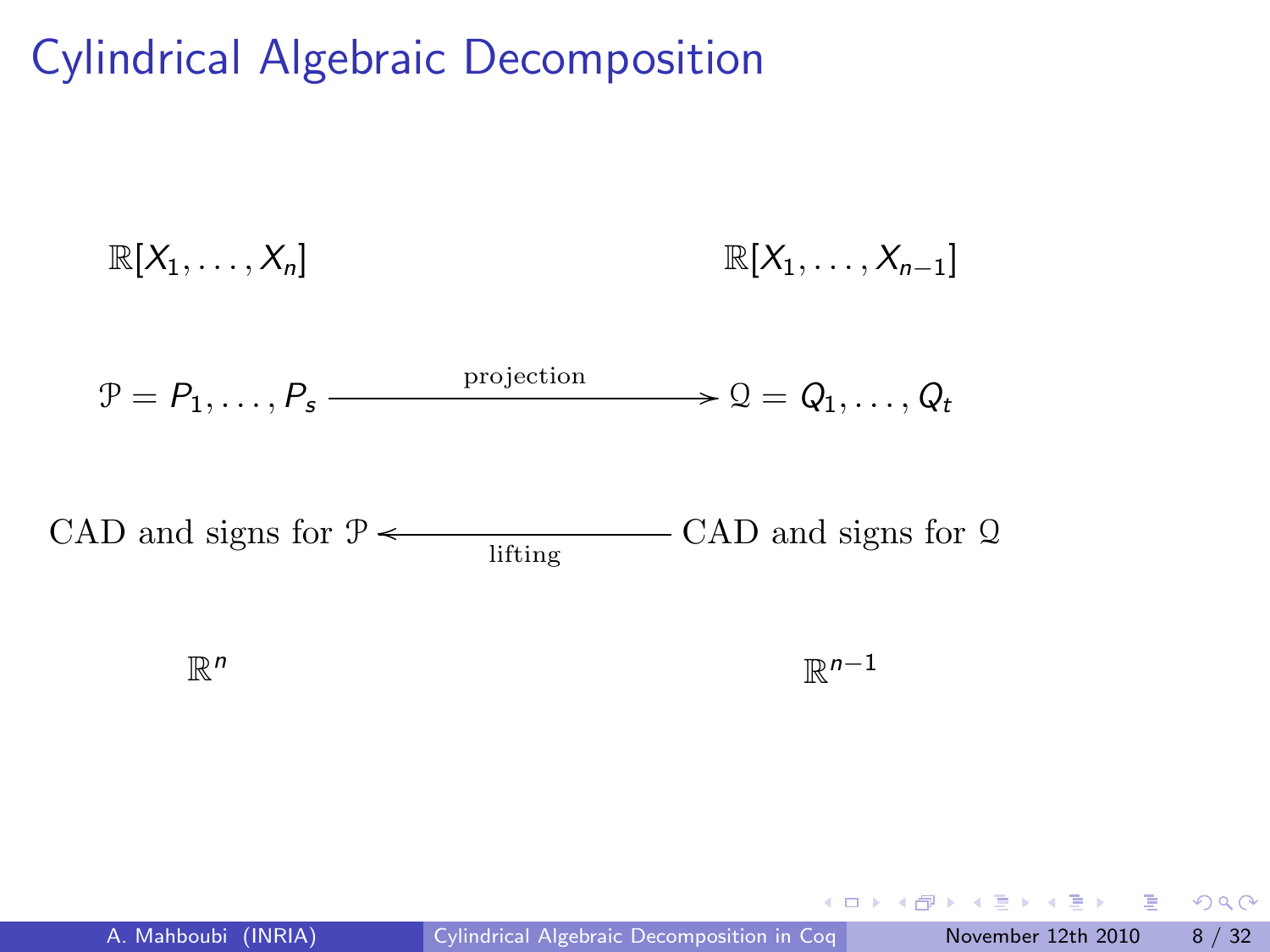Cylindrical Algebraic decomposition for  $X + Y$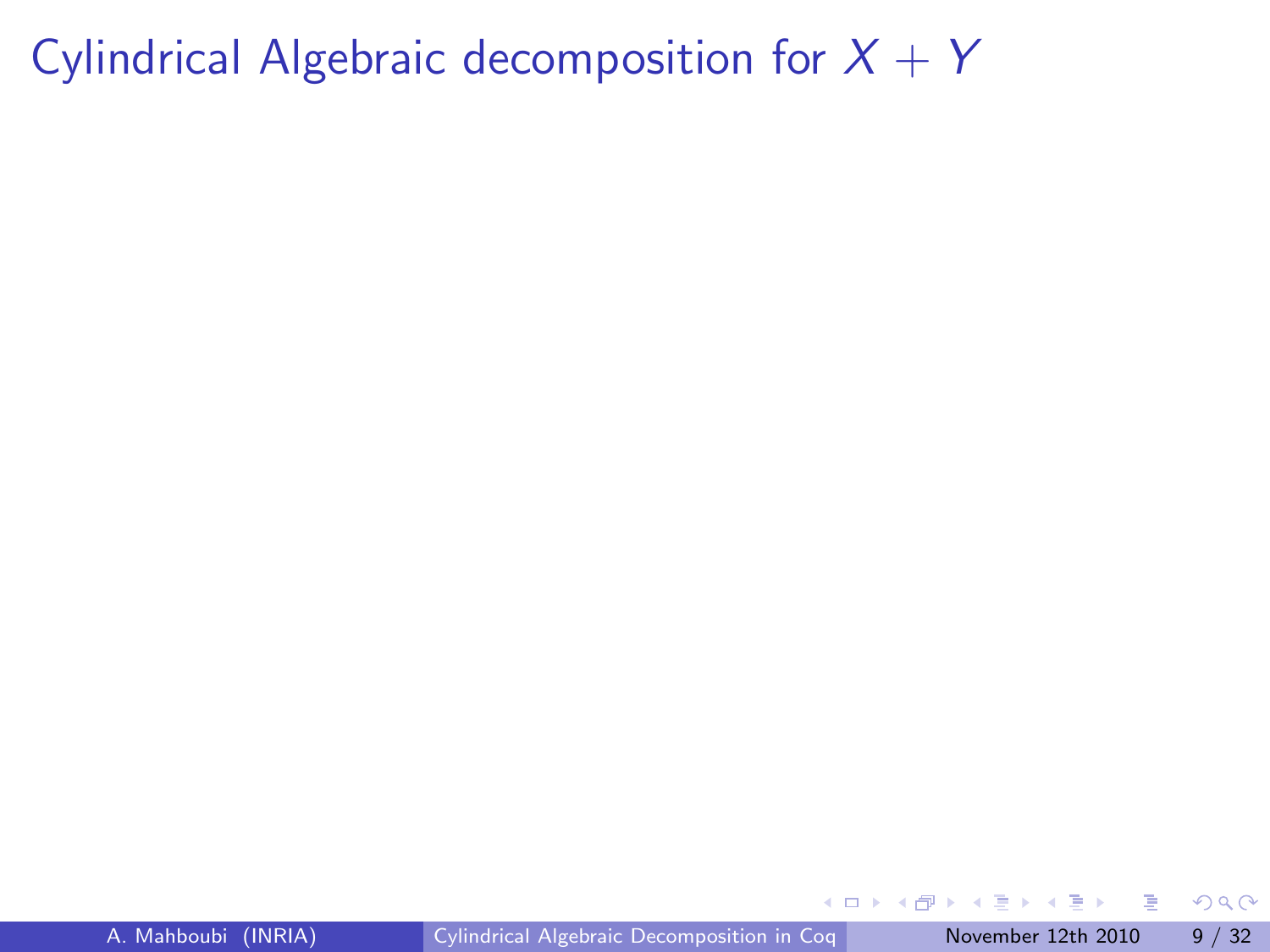### Remarks

- The polynomials studied are the same for all the cells at a same level.
- There is much more than one point per connected components.
- The tree structure is used for deciding prenex formulas.

 $\Omega$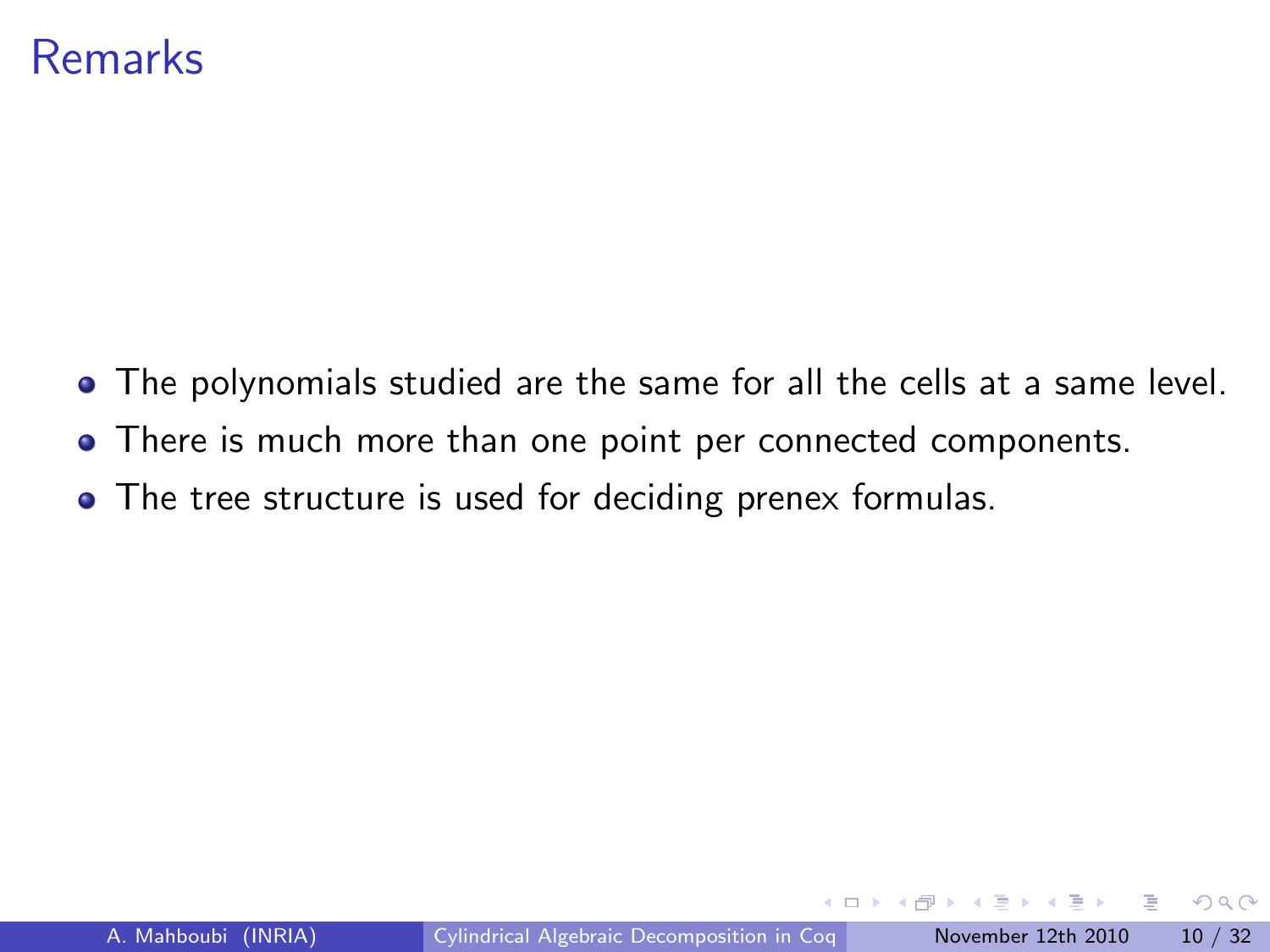# Deciding  $\exists X, \forall Y, X + Y$

イロト イ部 トイヨ トイヨト

画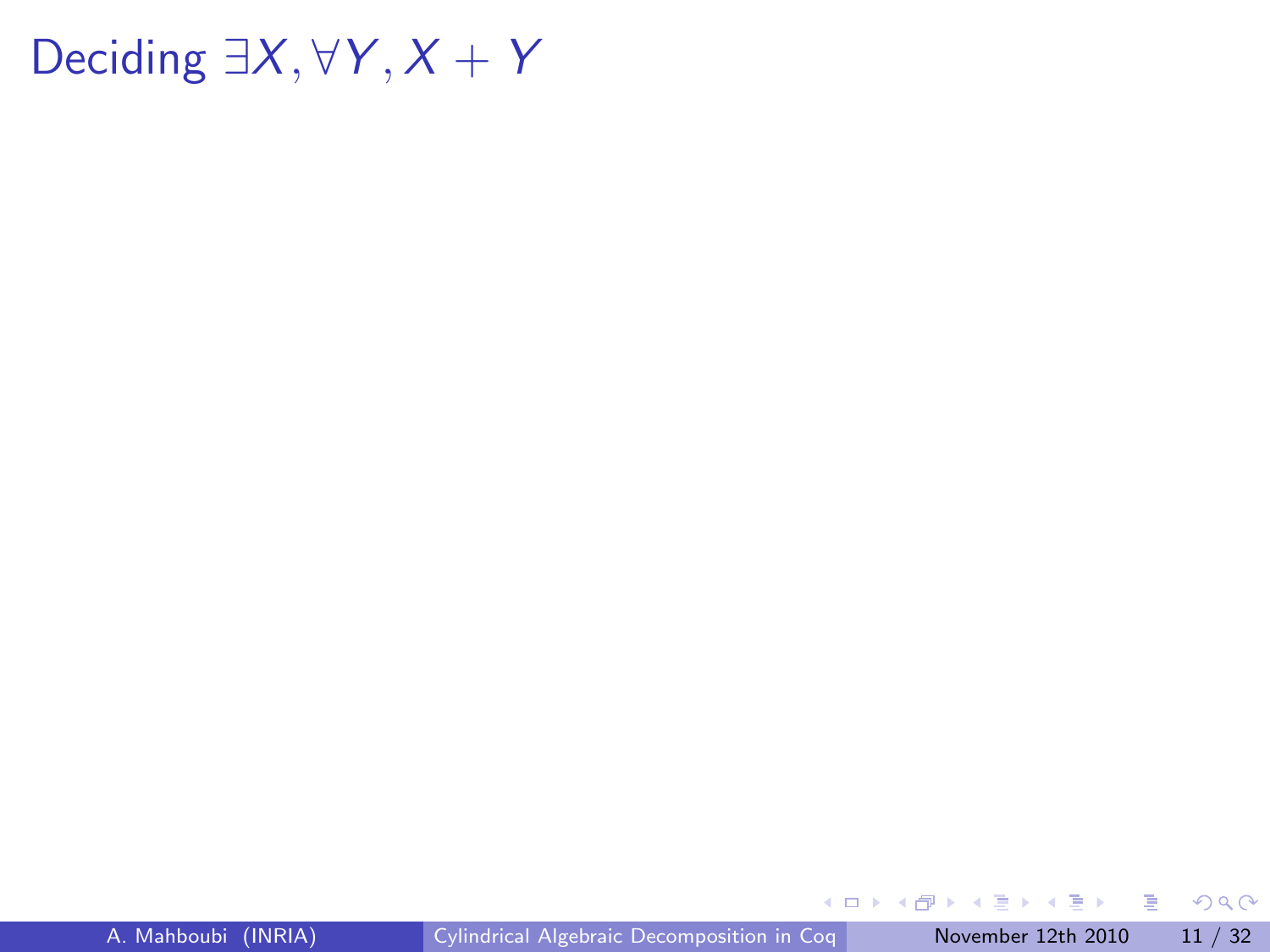### Deciding  $∃X, ∀Y, XY$

 $\mathbf{A} \equiv \mathbf{A} + \mathbf{A} \mathbf{B} + \mathbf{A} \equiv \mathbf{A} + \mathbf{A} \equiv \mathbf{A}$ 

重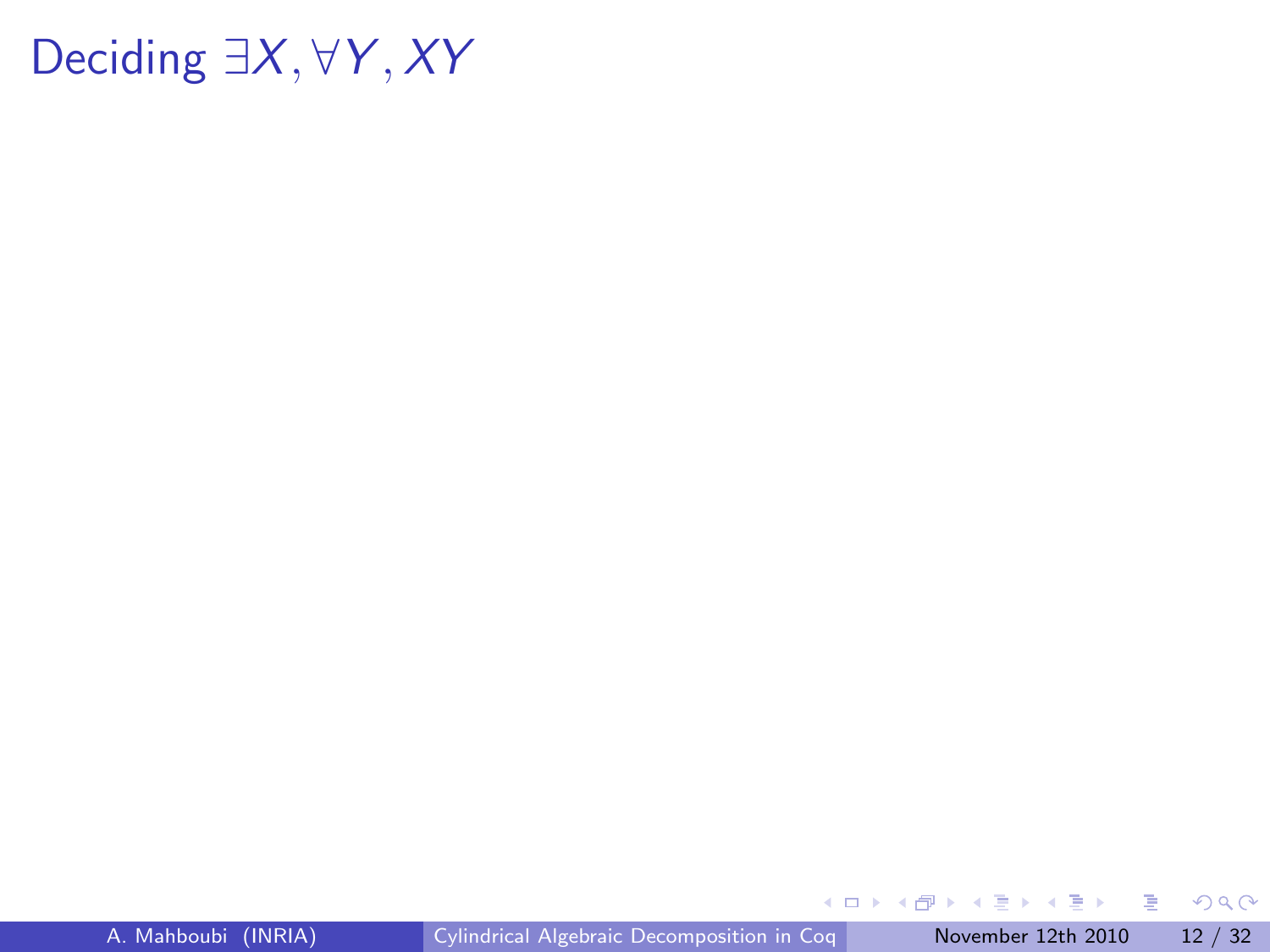Description of the algorithm: key issues

- Lifting phase: re-compose a CAD for  $R^{k+1}$  from a CAD for  $R^k.$ One dimensional real root isolation
- Projection phase: determine the family of polynomials each partition should be adapted to.

Control over the growth of the number of cells.

In all what follows we focus on archimedean discrete real closed fields.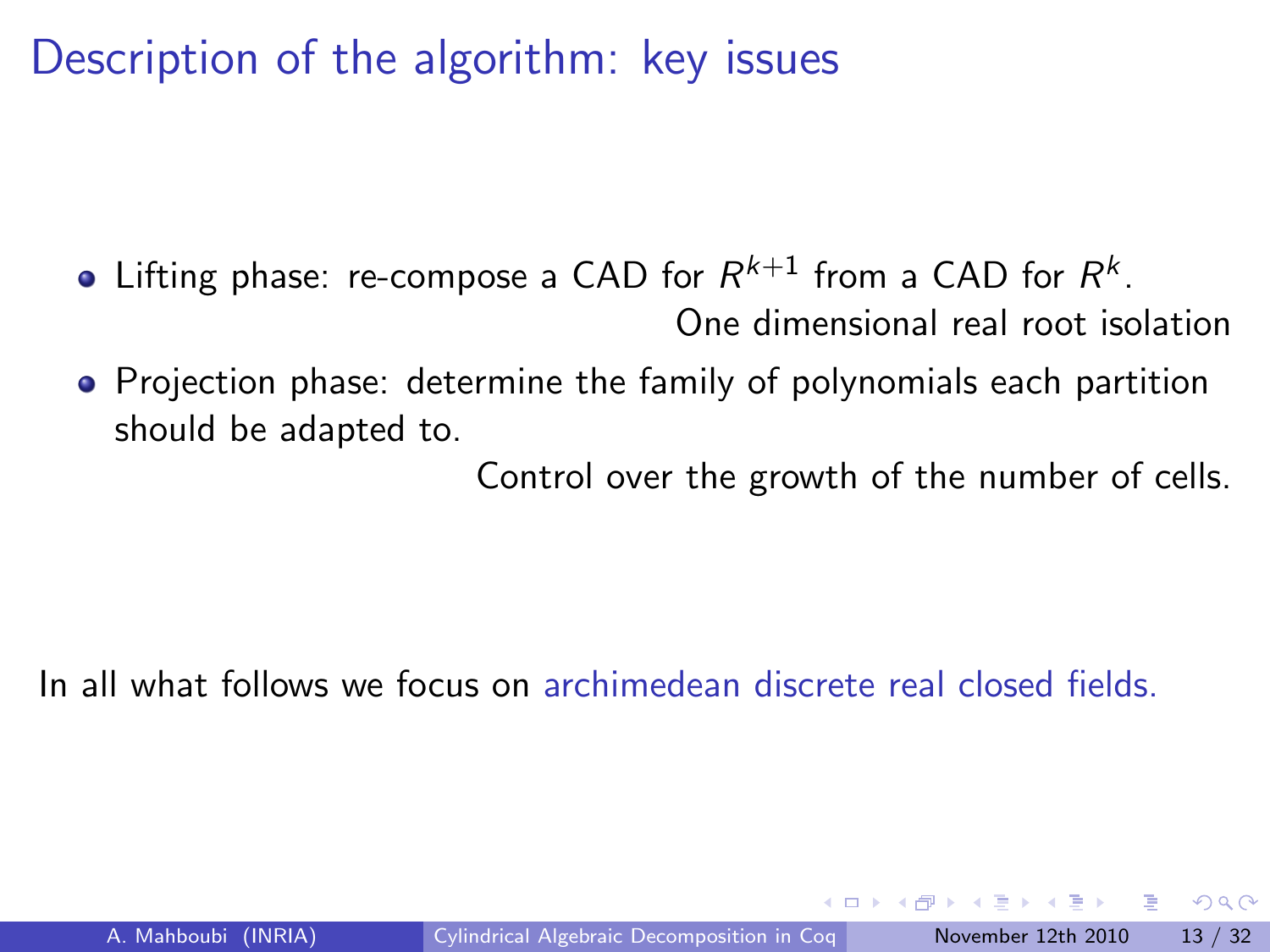- Input :  $\mathcal{P} \subset \mathbb{Q}[X]$  a finite family of polynomials;
- Problem: partition the real line R into cells over which every  $P \in \mathcal{P}$ has a constant sign;
- $\bullet$  Solution: determine and isolate all the roots of the polynomials in  $\mathcal P$

We consider only square free polynomials:  $P \wedge P'$  has the same roots as  $P$ , but they are simple.

 $QQQ$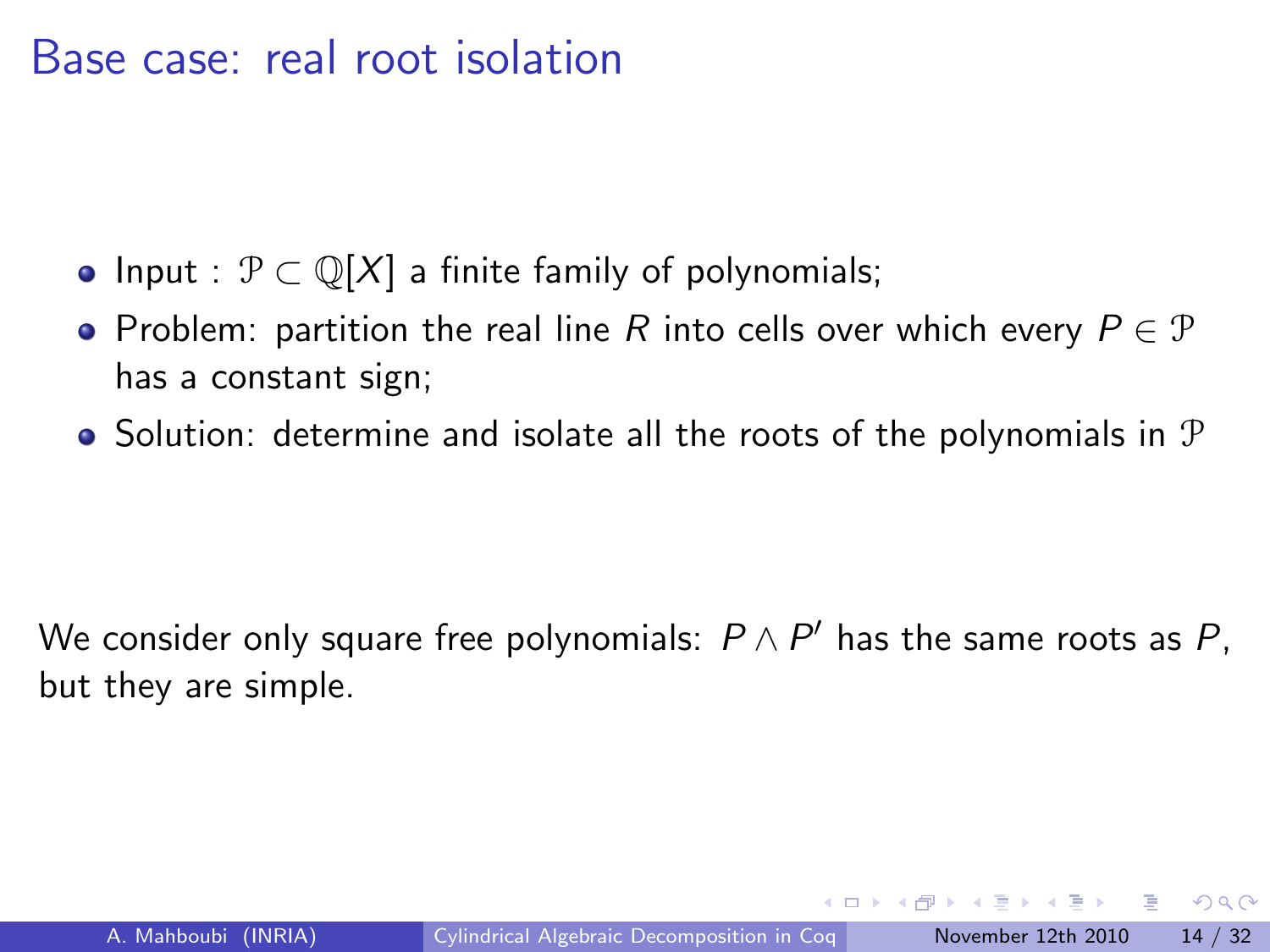A root isolation for  $P$  is a list of disjoint open intervals and points, such that:

- $\bullet$  Every root of P belongs to an element of the list;
- $\bullet$  Every element of the list contains a single root of P.

The method:

• Bound the problem using Cauchy bounds:

 $\forall x, \sum_{i\leq n}a_i x^i = 0 \Rightarrow |x|\leq |a_n|^{-1} * \sum_{i\leq n}|a_i|$ 

**•** Process by dichotomy using Descartes' law of sign based tools.

 $QQQ$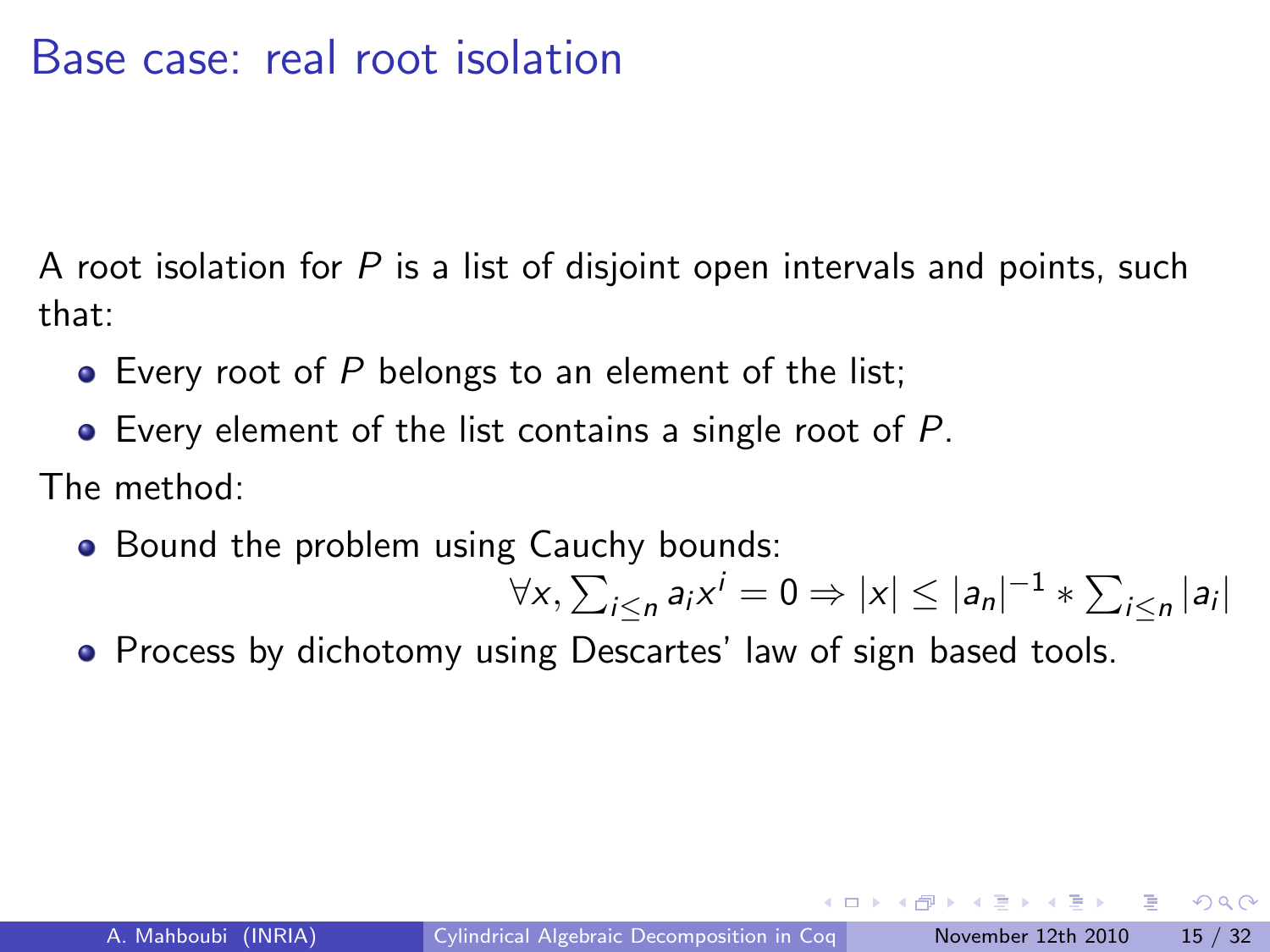If the family  $P$  has a single element  $P$ .

We can program a test  $T(P, a, b)$  such that:

- If  $T(P, a, b) = 0$  then P has no root in [a, b]
- If  $T(P, a, b) = 1$  then P has a single root in [a, b]
- Else the situation is unknown
- But if a and b are close enough we are in one of the two first cases.

A simple dichotomy process isolates the roots of P. A sample of points is easy to compute.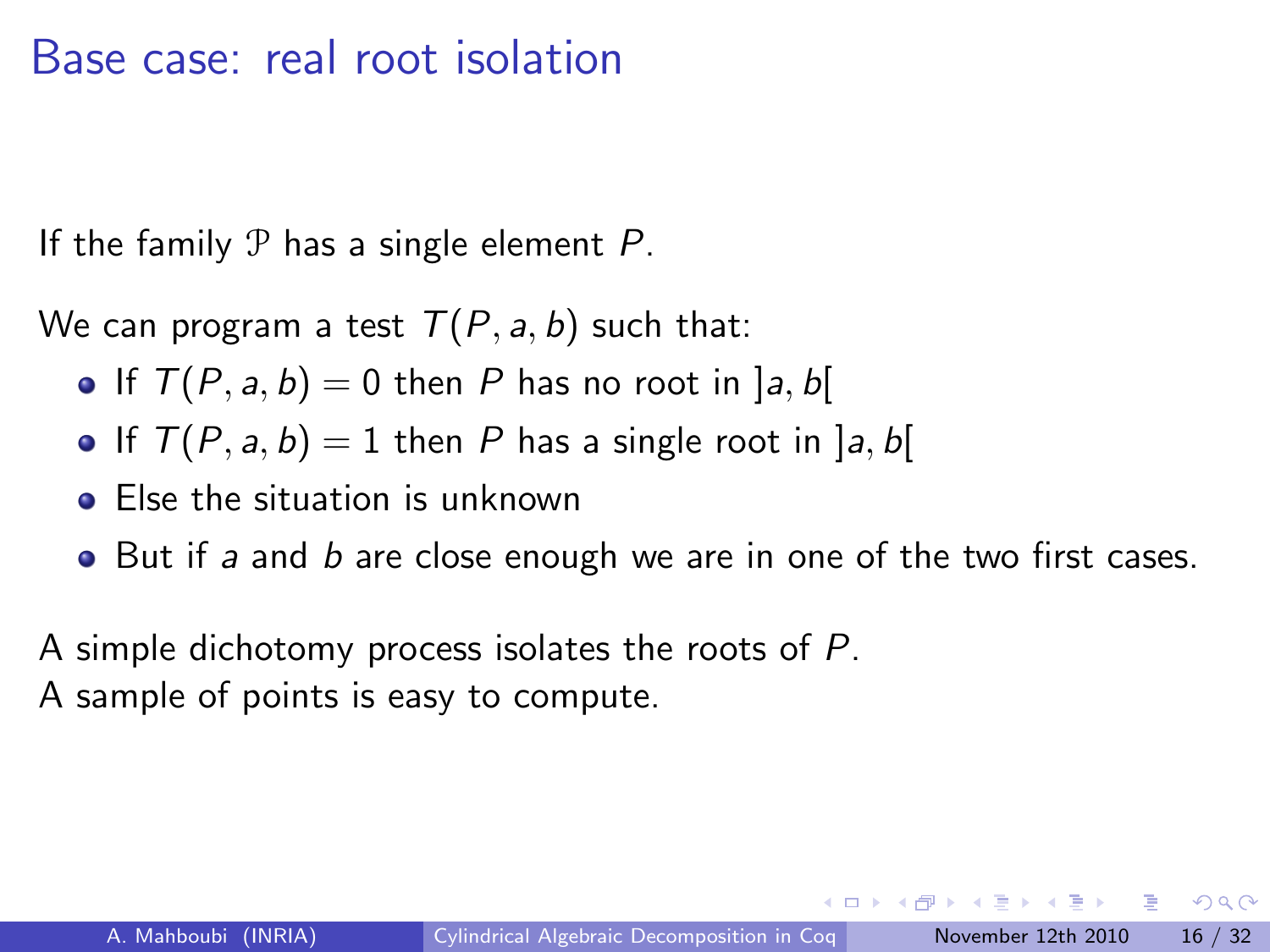If the family P has  $n + 1$  elements.

- Bound globally the interval of interest;
- Compute *l* isolating the roots of  $P_1, \ldots, P_n$ ;
- Outside intervals delimited by elements of l, compute an isolation of the roots of  $P_{n+1}$ ;
- On each ]A, B[ in I, containing a root of  $P_i$ :
	- $\triangleright$  determine the sign of  $P_{n+1}$  at A and B (evaluation)
	- A determine the sign of  $P_{n+1}$  at the unique root of  $P_i$  contained in  $[A, B]$ (gcd and refinement)
	- $\triangleright$  determine all the signs of  $P_{n+1}$  on the interval  $[A, B]$
- Add the new sample points to the previous list

The base case of CAD is addressed, up to programming the test.

 $QQQ$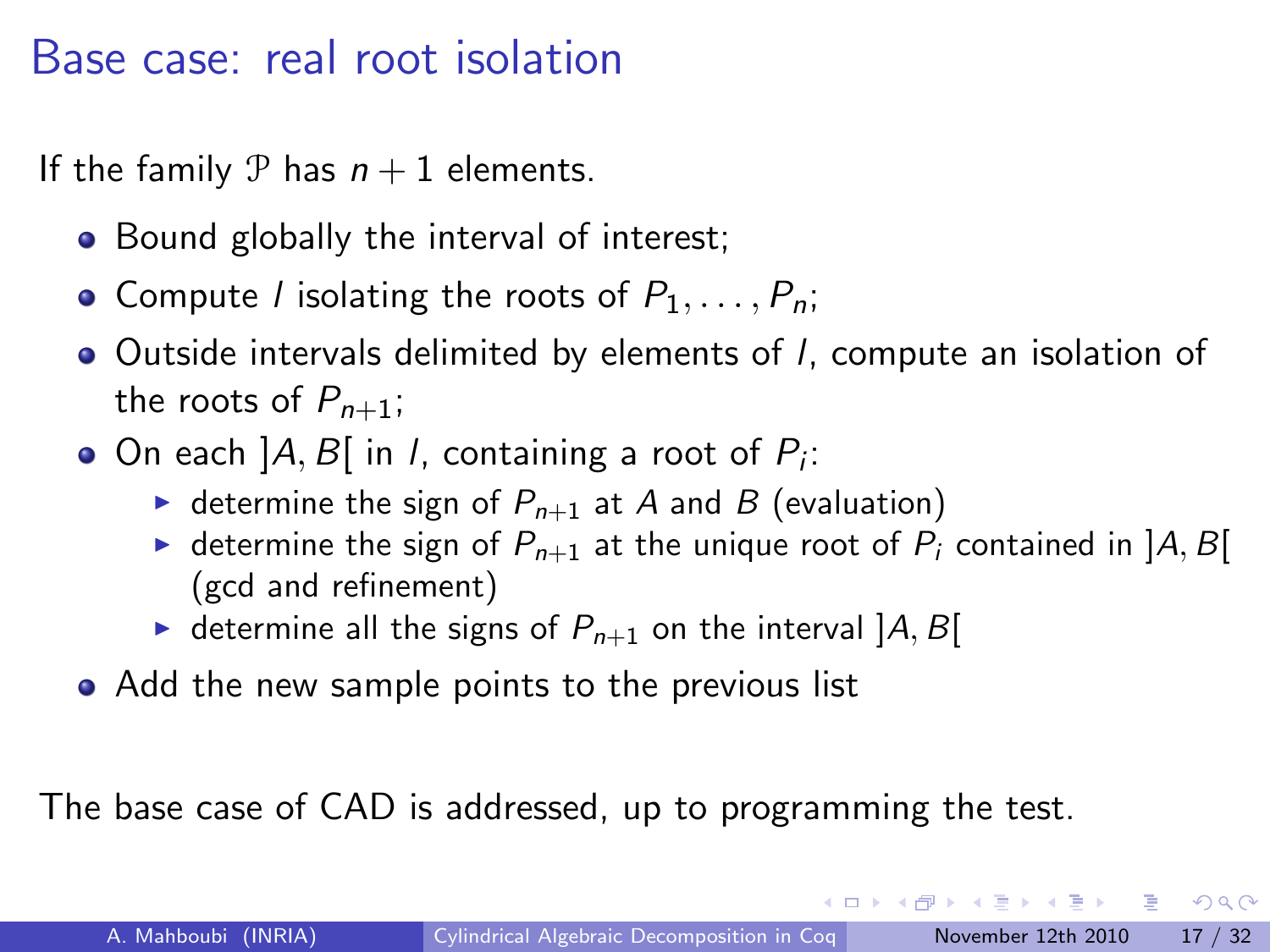### Bernstein polynomials

Let  $c, d \in \mathbb{Q}$ ,  $p \in \mathbb{N}$ . The Bernstein basis of degree  $p$  is defined by:

$$
B_{p,i}(c,d) = {p \choose i} \frac{(X-c)^i (d-X)^{p-i}}{(d-c)^p}
$$

The are obtained from the standard basis by translation, dilatation, and reverse of the coefficients.

 $QQ$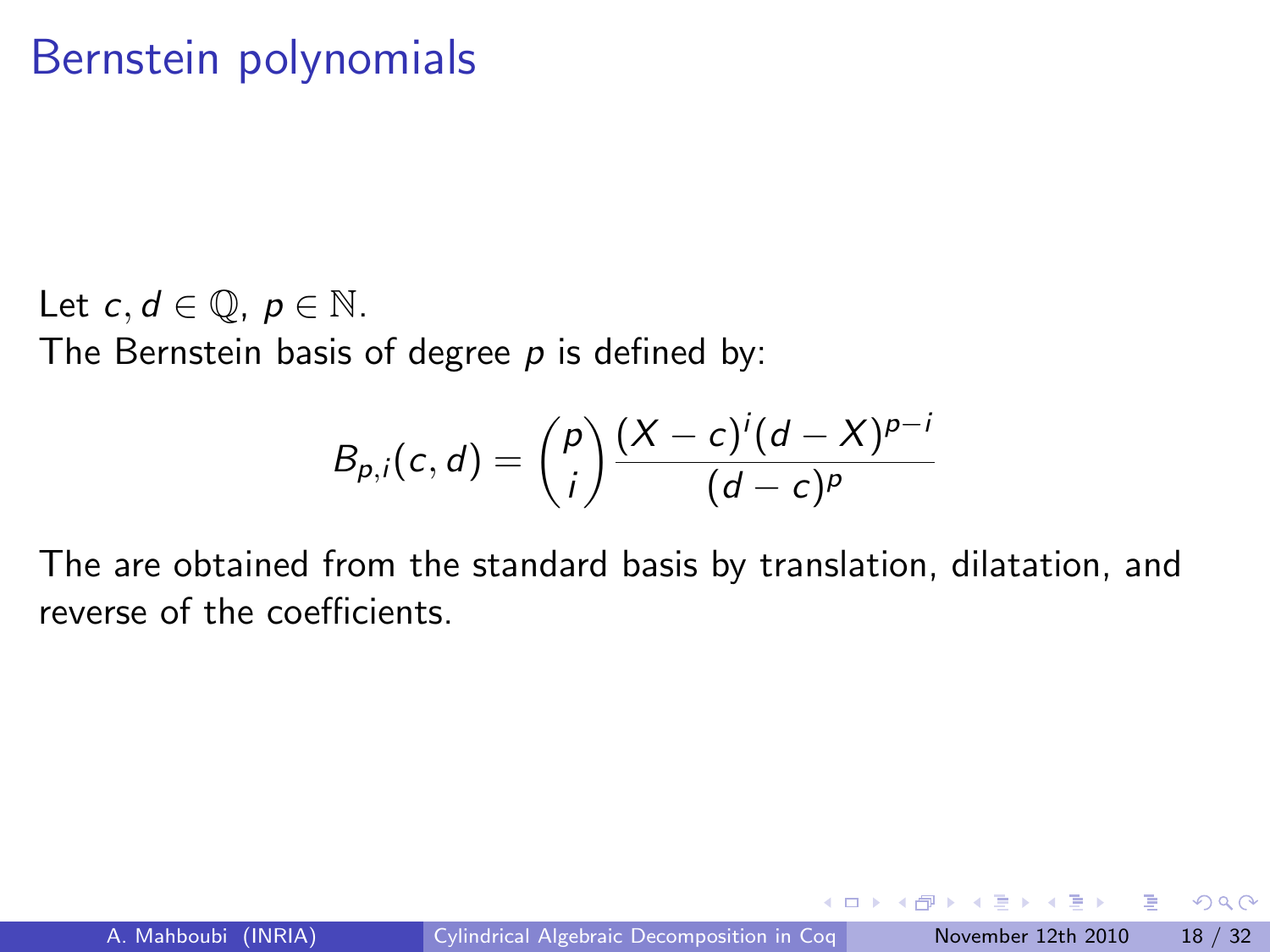### Bernstein polynomials

- The test  $T(P, a, b)$  for P of degree d is implemented by the number of sign changes in the list of coefficients of P in  $B_d(a, b)$ : Descartes' law of signs
- The dichotomy process means recomputing Bernstein coefficients on sub-intervals:

de Casteljau algorithm

• The archemedeanity is crucial to termination.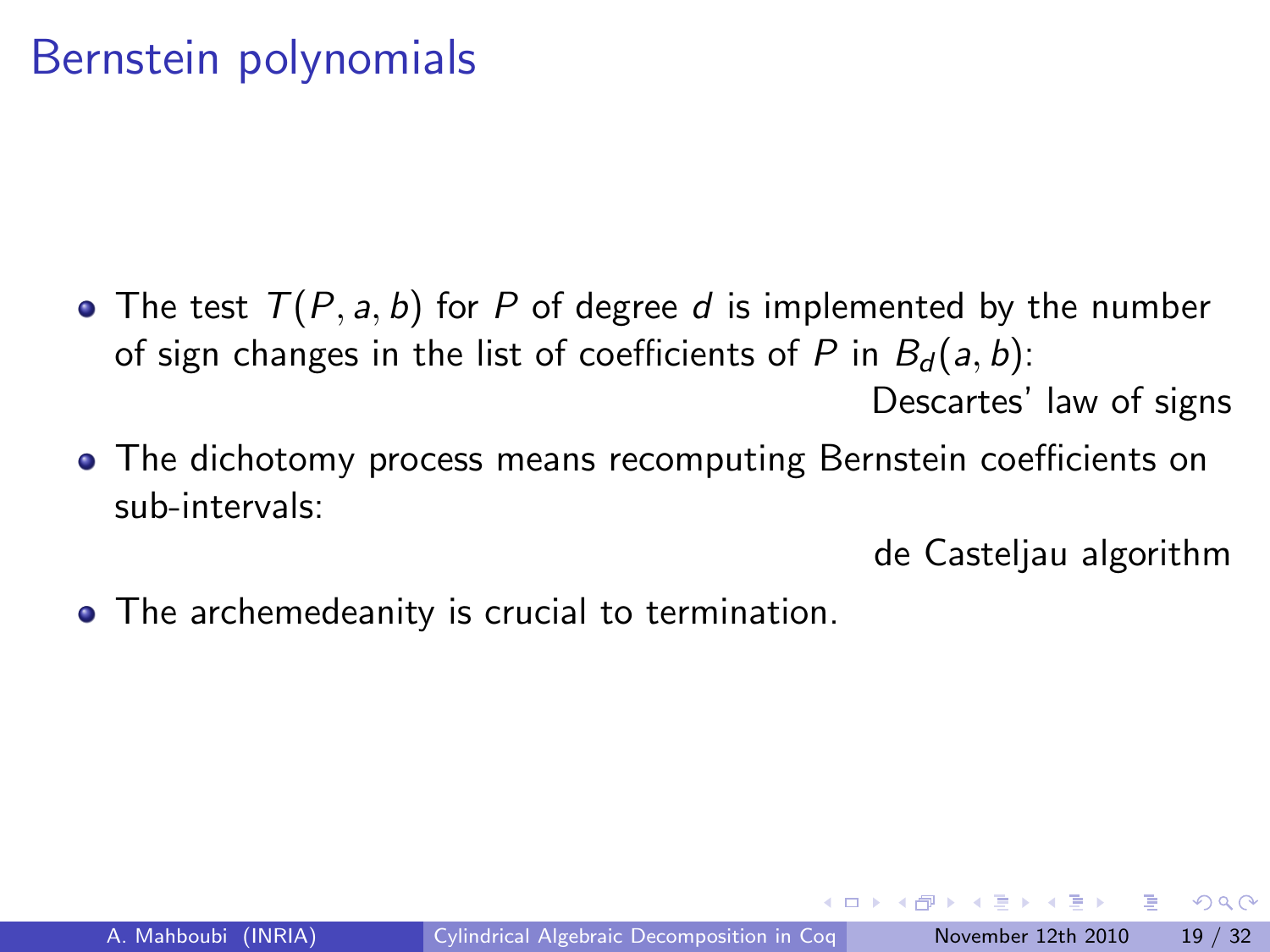The base case deals with polynomials in  $\mathbb{Q}[X]$ .

But the whole process is still valid if polynomials are in  $D[X]$  where D a sub-ring of R containing  $\mathbb Q$  for which:

- The sign of any  $d \in D$  is computable;
- The sign of  $P(q)$  where q is rational and  $P \in D[X]$  is computable.

 $\Omega$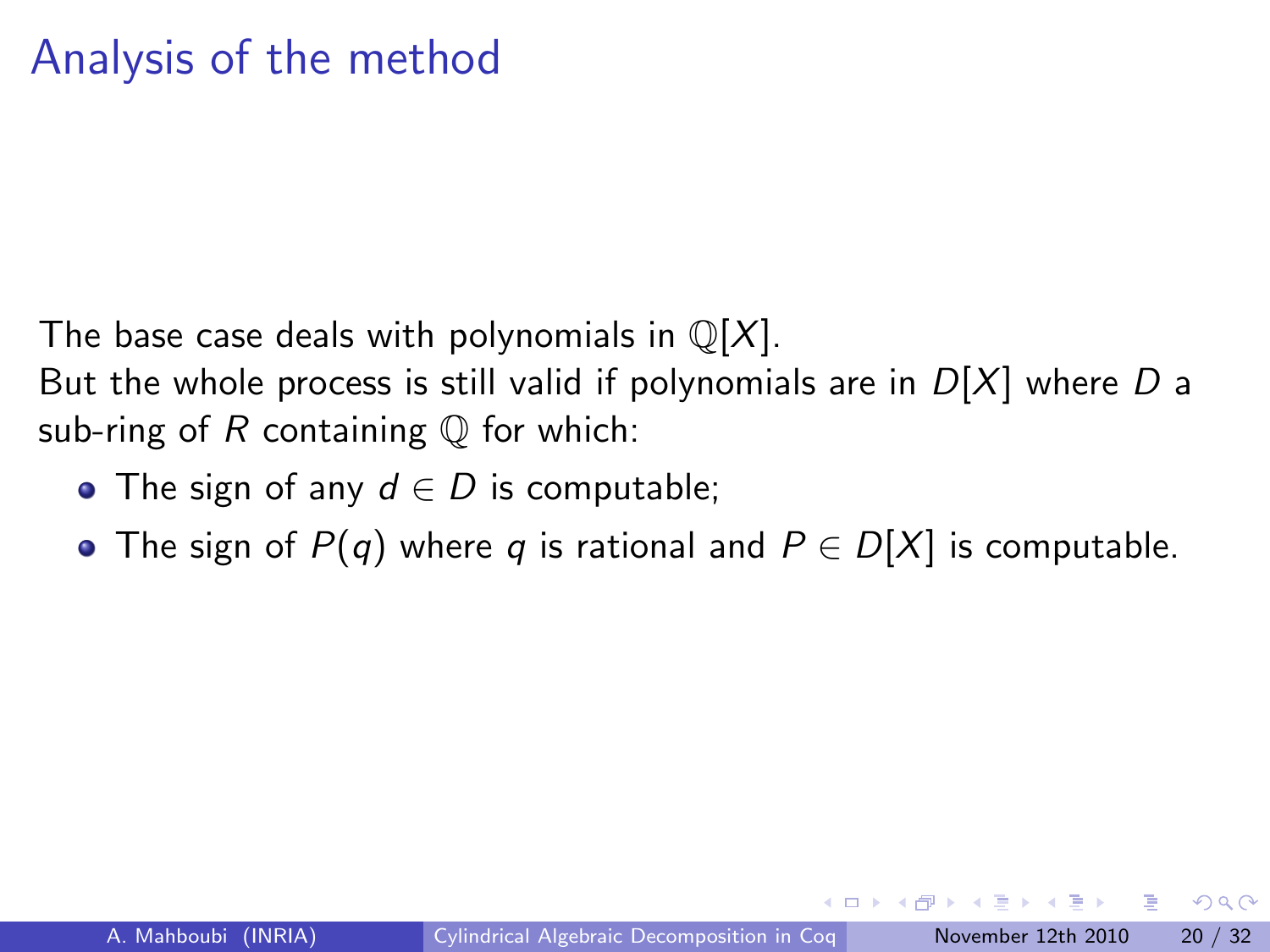# Lifting phase

- Suppose we have constructed a CAD  $\mathcal{S}_k$  of  $R^k;$
- We need to construct a CAD  $\mathcal{S}_{k+1}$  of  $R^{k+1}$  for the family  $\mathcal{P} \subset \mathbb{Q}[X_1,\ldots,X_k,X_{k+1}]$

 $QQ$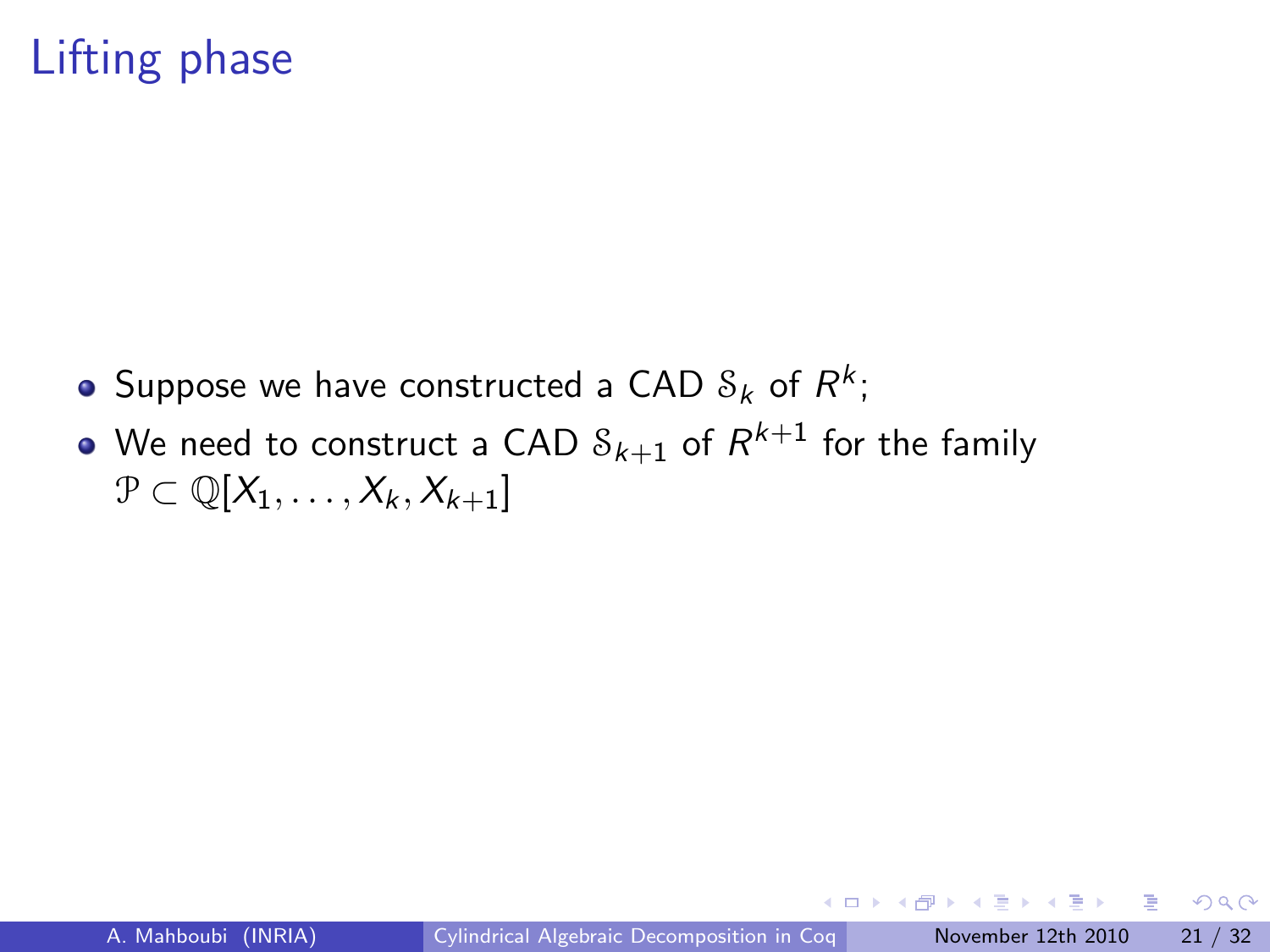# Lifting phase

- Cells of level  $k + 1$  are pieces of the cylinder  $S \times R$ ;
- For each cell  $S \in \mathcal{S}_k$ , we have computed a sample point  $x^S;$
- The cells obtained as pieces of  $S \in S_k$  are described by a root isolation of the univariate family  $\mathcal{P}(x^{\mathcal{S}}) \subset \mathbb{Q}[x_1^{\mathcal{S}}, \ldots x_k^{\mathcal{S}}, X_{k+1}]$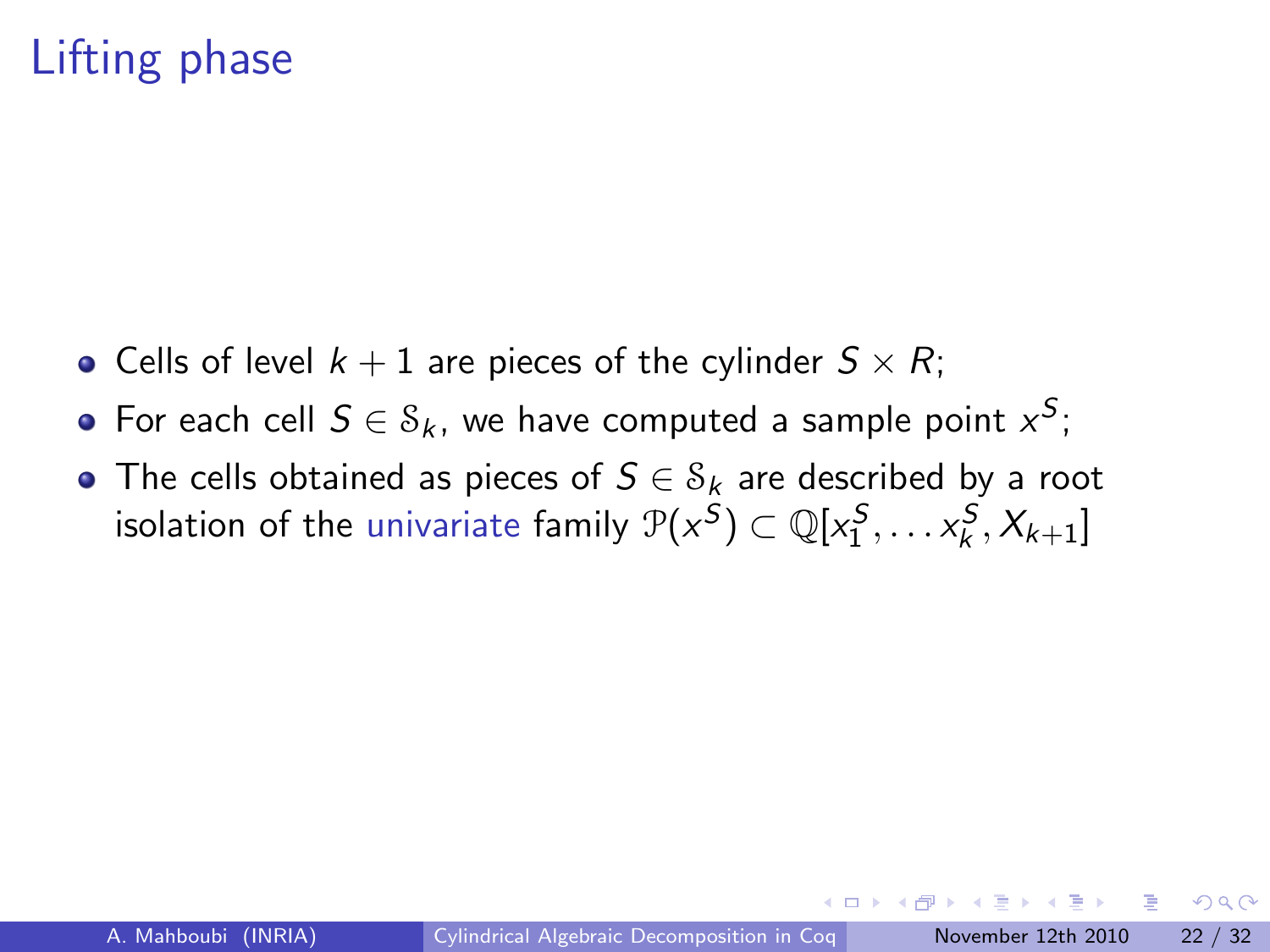# Lifting phase

This lifting phase is addressed by our remark on the base case if  $D:=\mathbb{Q}[x_1^S,\dots x_k^S]$  satisfies the conditions:

- The sign of elements in  $\mathbb{Q}[x_1^S,\ldots x_k^S]$  can be computed;
- The sign of  $P(x_1^S, \ldots x_k^S, r)$  with  $P \in \mathbb{Q}[X_1, \ldots, X_k, X_{k+1}]$  and  $r \in \mathbb{Q}$ can be computed.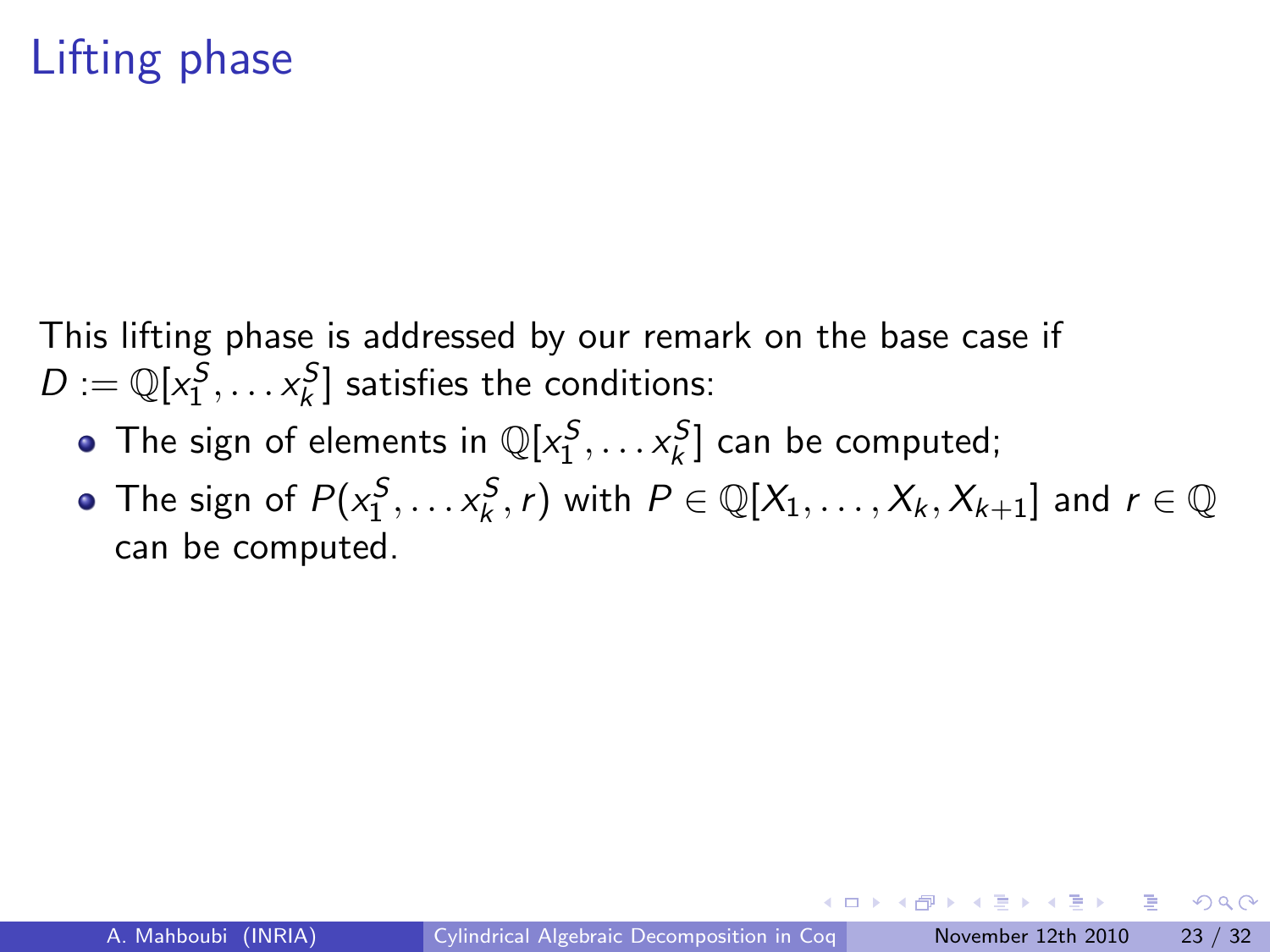Cells which are thin in at least one dimension make algebraic number arithmetic unavoidable.

- Algebraic numbers in  $\mathbb{Q}_{\mathrm{alg}}^n$  are represented by triangular encodings.
- Required computations are obtained by recursive use of root isolation.
- Triangular encodings include a bounding box which can be used for testing sign conditions by interval arithmetic computations.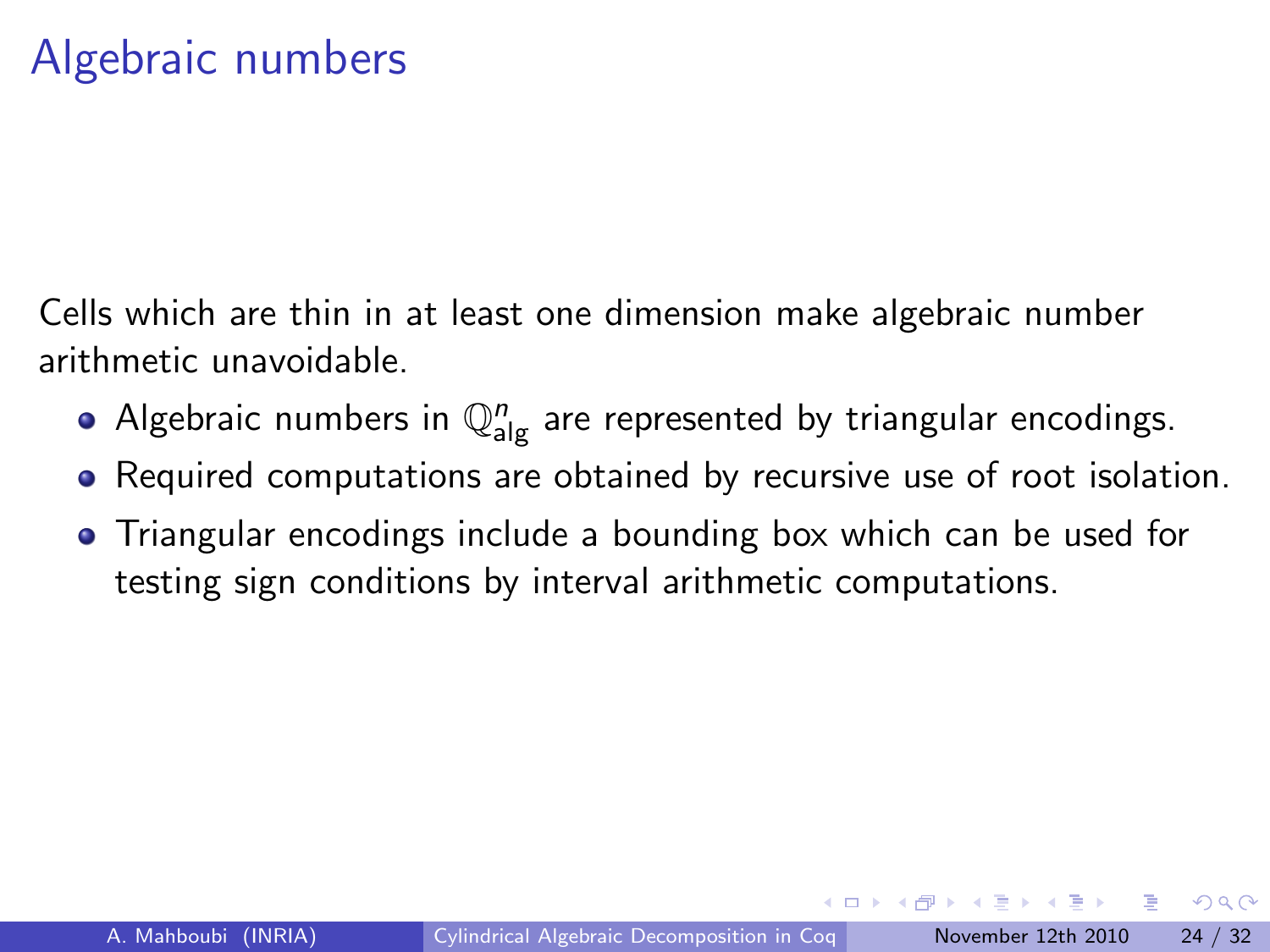Given  $\mathcal{P} \subset \mathbb{Q}[X_1,\ldots,X_k,X_{k+1}]$ , a family  $\mathcal{Q} \subset \mathbb{Q}[X_1,\ldots,X_k]$  is a good projection if on any partition on  $R^k$  adapted to  ${\mathfrak{Q}}$ , and any cell  $S$  of such a partition:

- For every  $P \in \mathcal{P}$ , the degree and the number of roots of  $P(x, X_{k+1})$  is independent from the choice of  $x \in S$
- For every  $P_1, P_2 \in \mathcal{P}$ , the degree of  $gcd(P_1(x), P_2(x))$  is independent from the choice of  $x \in S$ .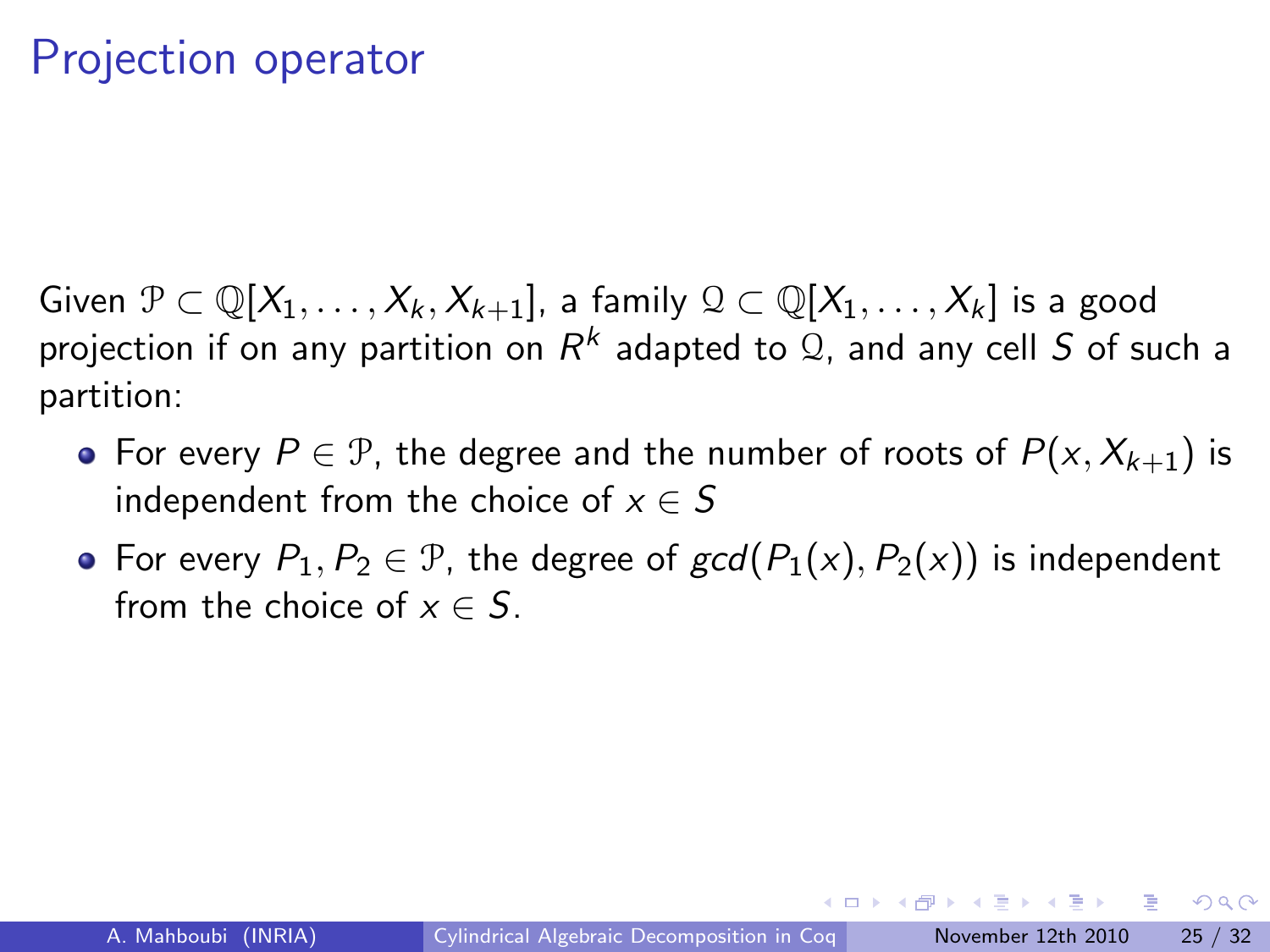The last condition demands investigating gcds for univariate polynomials with coefficients in a ring, like  $\mathbb{Q}[X][Y]$ :

- In an Euclidean ring, the gcd of two elements are computed using the Euclidean algorithm.
- But if R is an Euclidean ring, there is no reason  $R[X]$  should be Euclidean as well.
- Be we can still use pseudo-Euclidean division, and pseudo-gcd.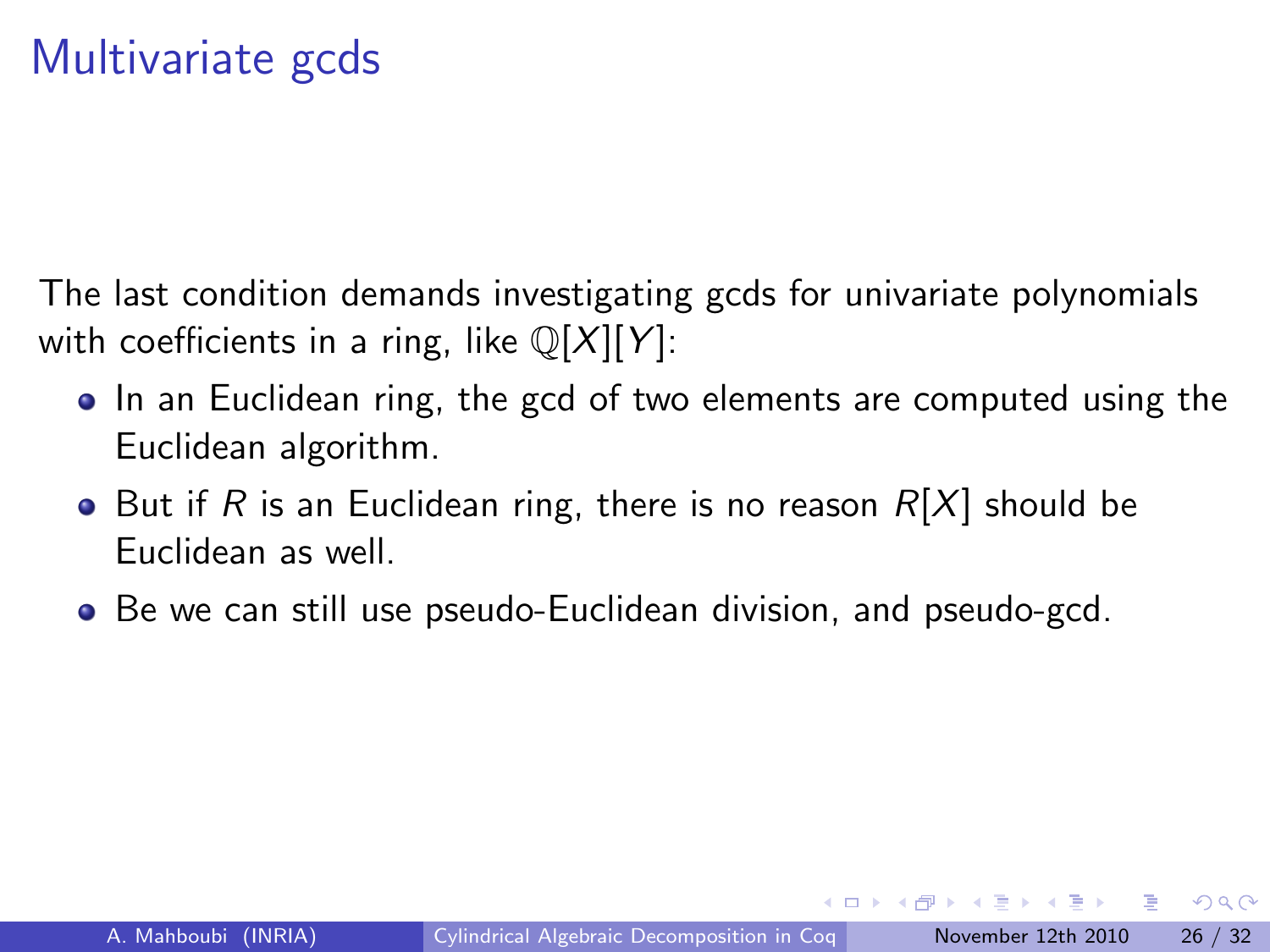### Multivariate gcds

A pseudo Euclidean division corrects the default of divisibility so that the Euclidean division can still be tractable inside the ring:

$$
cA=B\ast Q+R
$$

with  $d(A) = n$ ,  $d(B) = m$ ,  $lcoef(A) = \alpha$ ,  $lcoef(B) = \beta$ .

 $QQ$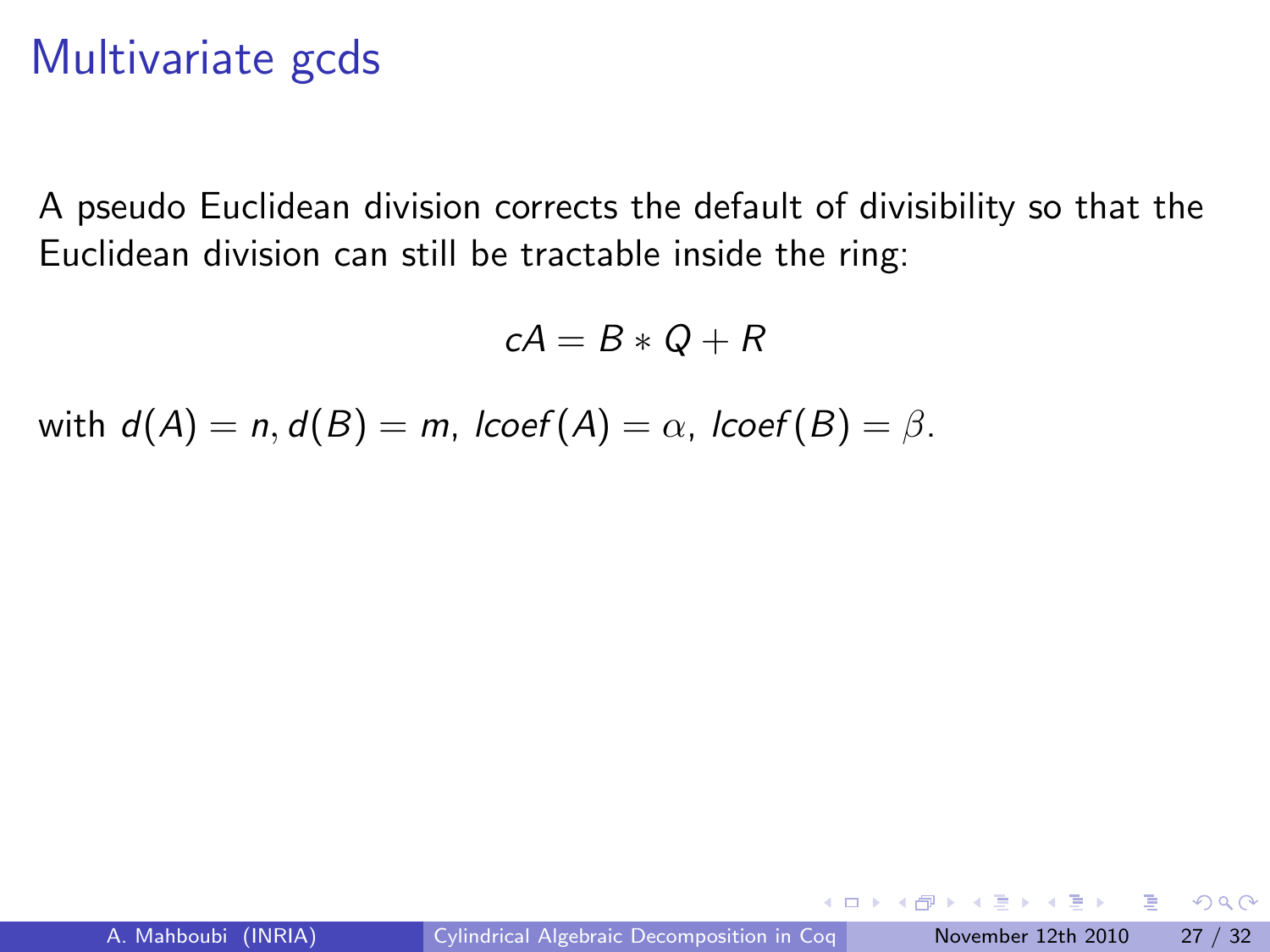### Multivariate gcds

A pseudo Euclidean division corrects the default of divisibility so that the Euclidean division can still be tractable inside the ring:

$$
cA=B\ast Q+R
$$

with  $d(A) = n$ ,  $d(B) = m$ ,  $lcoef(A) = \alpha$ ,  $lcoef(B) = \beta$ . There are many suitable choices for c:

- The Jacobi factor  $c := b_m^{n-m+1}$  is always sufficient. But leads to an exponential growth in the size of the coefficients.
- We can always simplify polynomials by their content.

But this leads to recursive gcd computations.

A trade-off is not easy to find but crucial in our case.

 $\Omega$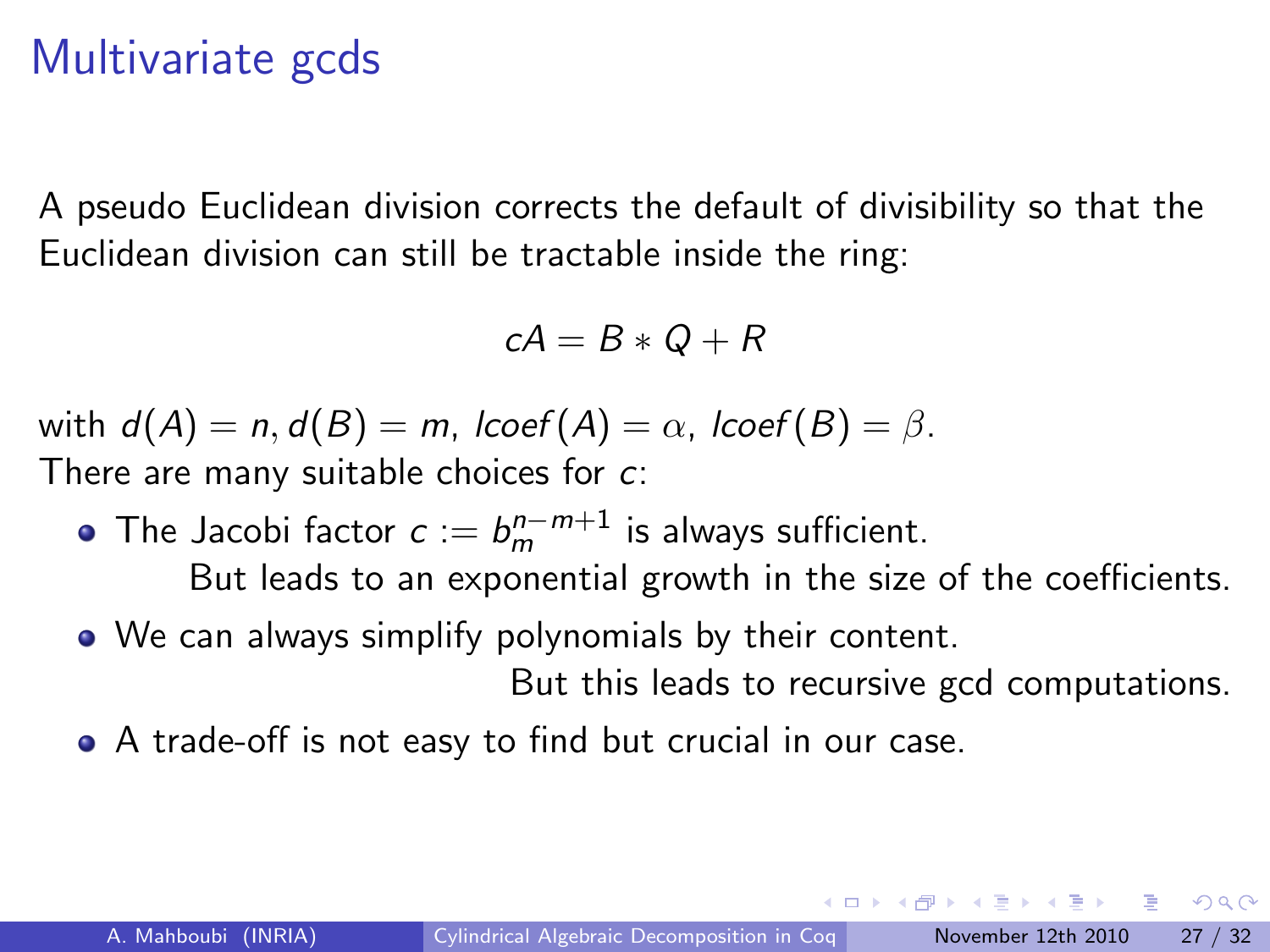### Multivariate gcds

The control over gcd computation is obtained by allowing one more degree of freedom in the definition of each pseudo-division step:

$$
cA = B \ast Q + dR
$$

Such a chain is called a pseudo-remainder sequence.

The subresultant algorithm defines a pseudo-remainder sequence which achieves the best trade off (linear in the degrees and bitsize of coefficients).

The vanishing of leading coefficients of subresultant polynomial control the degree of the gcd of  $A$  and  $B$ .

 $QQ$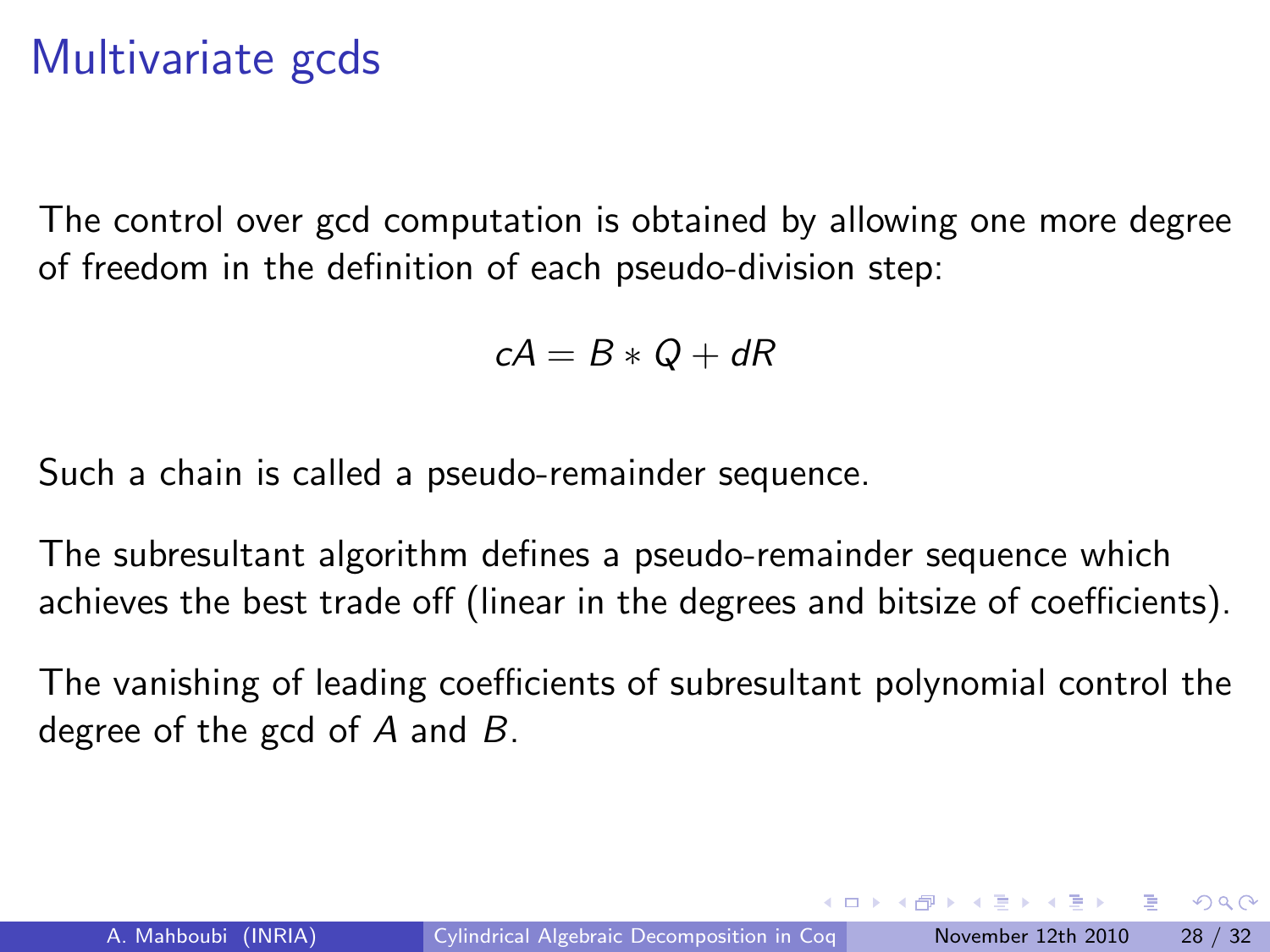### The actual projection operator

There are many way of achieving the projection. Here we project  $\mathcal{P} \subset \mathbb{Q}[X_1,\ldots,X_k,X_{k+1}]$  on  $\mathcal{P}$  by:

- Saturating  $P$  with relevant truncations
- Adding to Q all the possibly "vanishing in a row" head coefficients of polynomials in P
- Adding to Q all the leading coefficients of subresultant polynomials of P and  $P'$  for  $P \in \mathcal{P}$
- Adding to Q all the leading coefficients of subresultant polynomials of  $P_1$  and  $P_2$  for  $P_1, P_2 \in \mathcal{P}$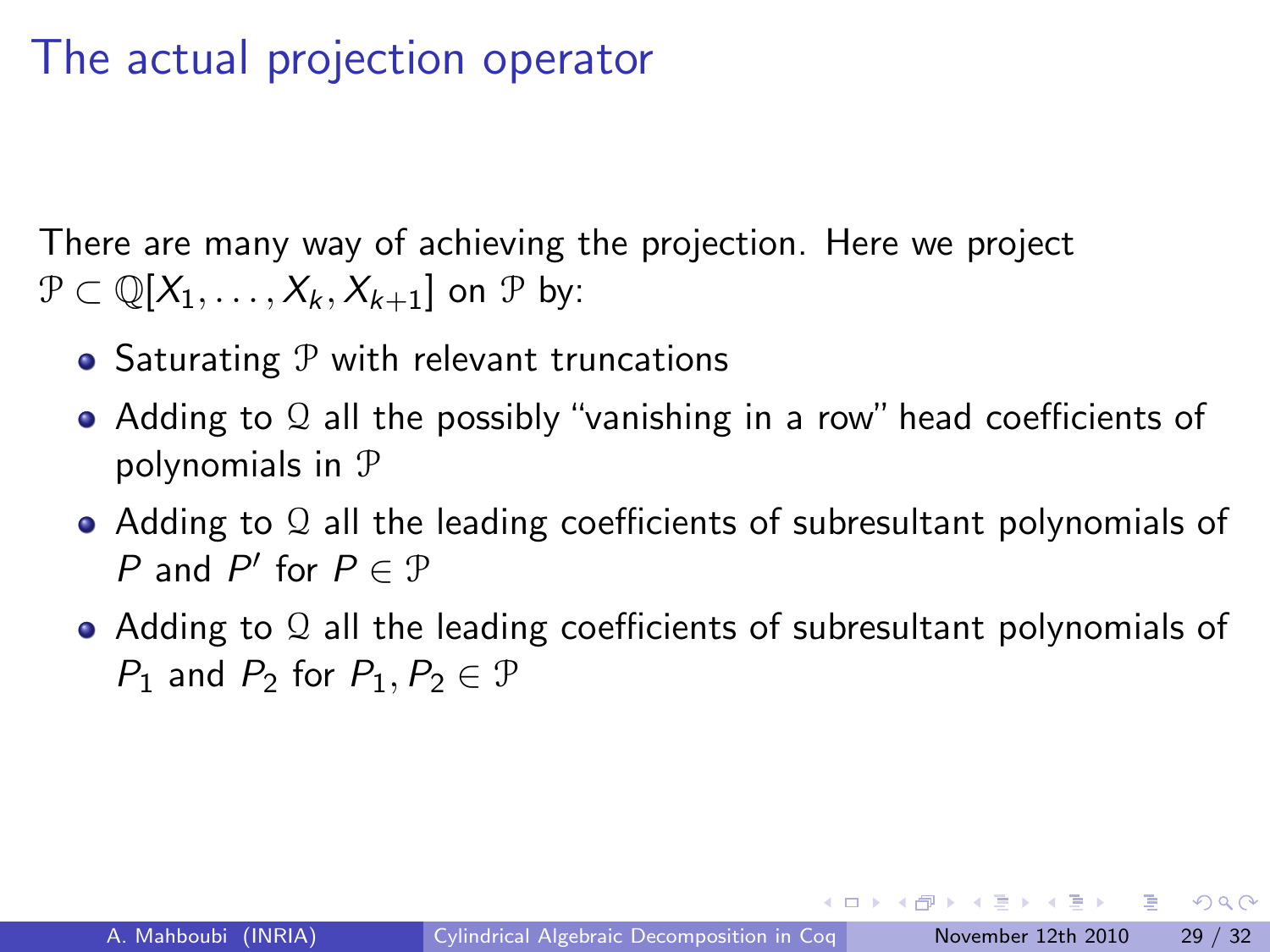### The actual projection operator

Over a cell S of a partition adapted to  $\Omega$ :

- Polynomials in  $P$  have a constant degree, since their leading coefficients do not cancel.
- $\bullet$  Each polynomial of  $\mathcal P$  have a constant number of root, since a change in the number of roots would imply a change in the multiplicity of a root (by continuity).
- The pairwise gcds also do not change their degree hence the behavior of common roots is stable over the S.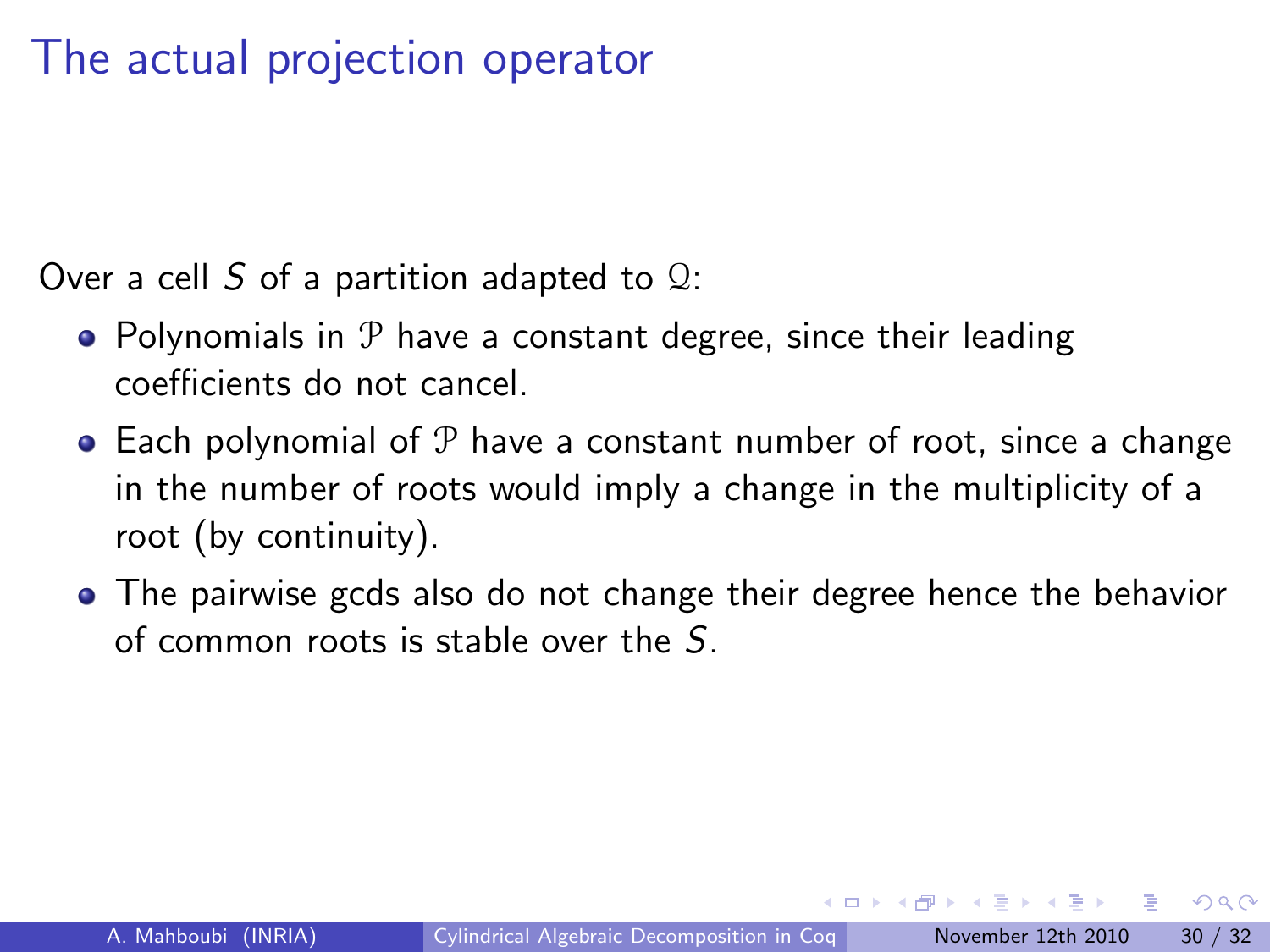### The complete algorithm

- The projection operator
- The isolation of roots of univariate polynomials in  $D[X]$
- The recursive process
	- Base case uses the isolation process with  $D = \mathbb{Q}$
	- **F** Recursive case builds sign computations elements of  $D(\alpha)$  for any  $\alpha \in \mathcal{Q}_{\text{alg}}$  and root isolation for polynomials in  $D(\alpha)[X]$